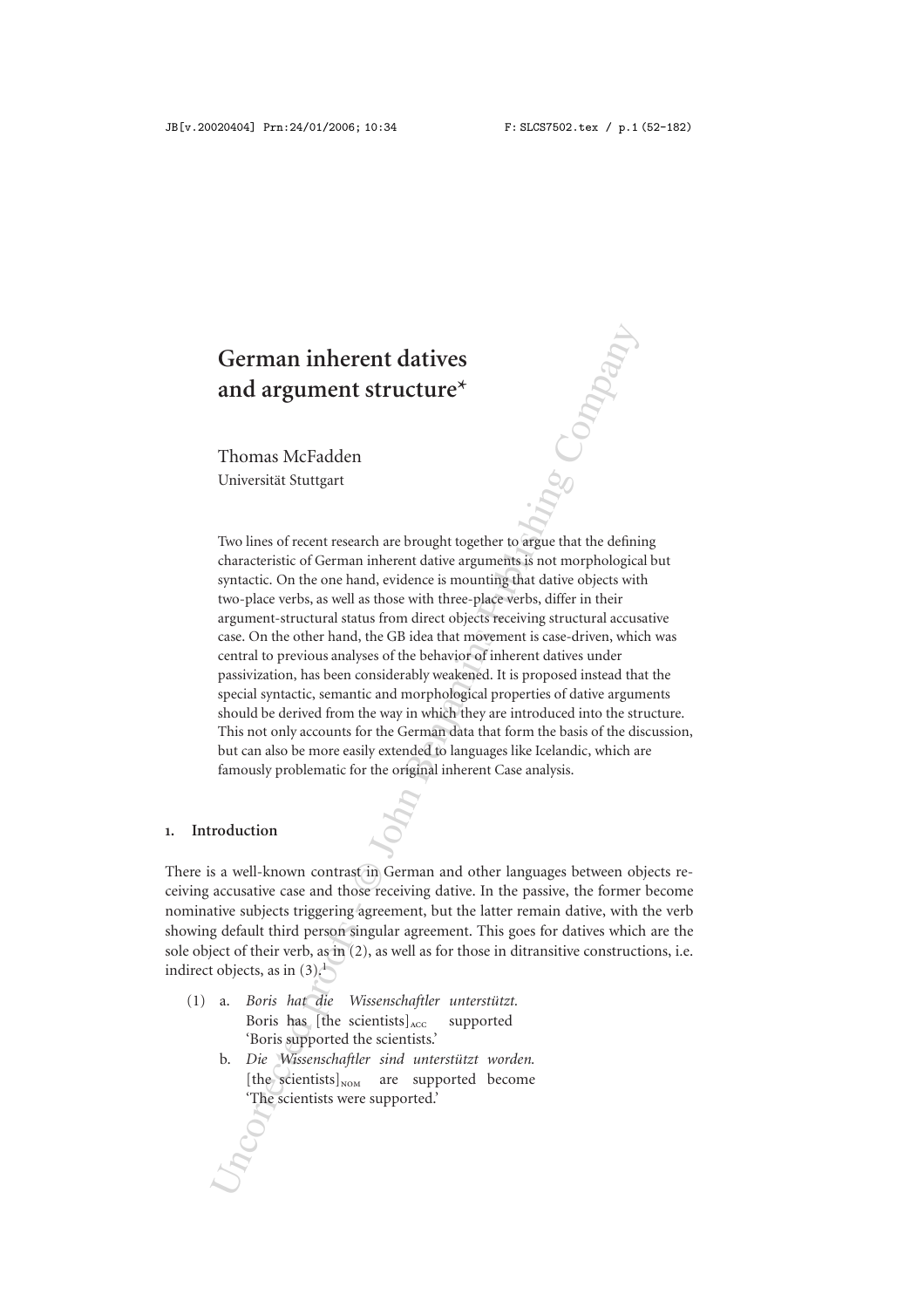- (2) a. *Boris hat den Wissenschaftlern geholfen.* Boris has [the scientists] $_{\text{DATA}}$ helped 'Boris helped the scientists.'
	- b. \**Die Wissenschaftler sind geholfen worden.*  $[the \text{ scientists}]_{\text{nom}}$  are helped become intended: 'The scientists were helped.'
	- c. *Den Wissenschaftlern ist geholfen worden.* [the scientists]<sub>NOM</sub> is helped become 'The scientists were helped.'
- (3) a. *Boris hat den Wissenschaftlern einen großen Auftrag* Boris has [the scientists] $_{\text{NOM}}$ [a big  $\text{assignment}$ ] $_{\text{ACC}}$ *gegeben.* given 'Boris gave the scientists a big assignment.'
	- b. \**Die Wissenschaftler sind ein/einen großer/großen Auftrag* [the scientists]<sub>NOM</sub> are [a big  $assignment]_{\text{NOM/ACC}}$ *gegeben worden.* given become intended: 'The scientists were given a big assignment.'
	- c. *Den Wissenschaftlern ist ein großer Auftrag* [the scientists] $_{\text{part}}$ is [a big assignment]<sub>NOM</sub> given *gegeben worden.* become 'The scientists were given a big assignment.'

There are two basic ways to understand the intersection of special syntax and special morphology on dative objects like *den Wissenschaftlern* 'the scientists' in (2c). On the one hand, we could assume that the syntax depends on the case-marking, that it is the dative case that prevents such arguments from becoming subjects. On the other hand, we could assume that the case-marking depends on the syntax. The fact that *den Wissenschaftlern* can't become the subject would be a reflection of deeper syntactic properties which also trigger dative case-assignment.

The Wissenschaftler sind gelalogies and general controls be the selection of the scientists).<br>
the scientists l<sub>osses</sub> are helped become interded.<br>
The scientists losse we helped become interded. The scientists losse are The traditional GB account of these facts was a version of the first idea (see especially Haider 1985; Chomsky 1986). Unlike accusative, dative case is not absorbed under passivization, so the dative object is not forced to raise to subject position to get nominative case and trigger agreement. The relevant difference between *unterstützen* 'support' and *helfen* 'help' is then that the latter is lexically specified to assign dative to its object, while the former is not so specified and thus assigns accusative as the structural default. Given the make-up of the theory, this was the obvious choice for GB. It is an empirical fact that the object of *helfen* 'help' is marked with a different morphological case than that of *unterstützen* 'support', and within GB, Case was the central theoretical device for accounting for the surface position and movement behavior of DPs. Explaining the syntax of inherent datives on the basis of their morphology was consistent with the theory and required a minimum of additional assumptions.

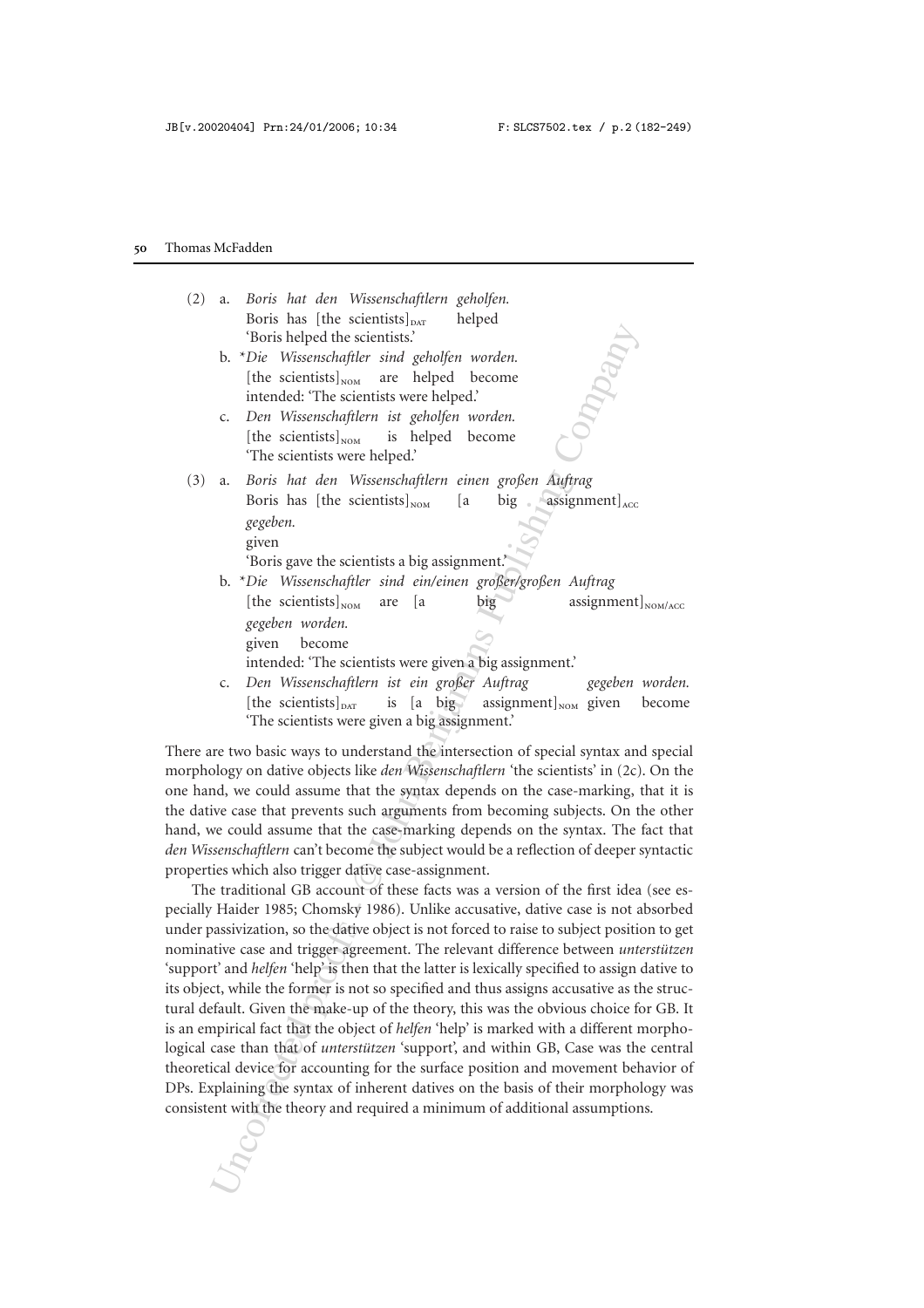The second alternative, on the other hand, would have been far more difficult to implement. From an empirical standpoint, it was unclear whether objects of verbs like *helfen* could be consistently distinguished in any deep way from those of verbs like *unterstützen*, and from a theoretical standpoint, there was no obvious way to encode such a distinction. The structure assumed at the time for the introduction of verbal arguments was fairly simple. It distinguished the subject as specifier or external argument from objects as complements or internal arguments, but did not provide any means to structurally distinguish sole dative objects from direct objects. Such a distinction could have been encoded in terms of θ-roles, but this could not have served in any obvious way as an explanation for the data in (2). Unlike case, θ-roles were not assumed to have anything to do with the subject movement that was assumed to occur in (1b) but to be blocked in (2b).

ould be consistently distinguished in any deep way from those of verbs,  $m_i$  and from a theoretical standpoint, there was no obvious way (freenotical) action. The structure assumed at the time for the introduction of verb Of course, much has changed in syntactic theory since the GB era. In this paper I will explore two separate lines of research from the intervening years that bear heavily on how we should handle the behavior of datives like the one in (2). One line of research (see Wegener 1991; Wunderlich 1996; Blume 1998; Barðdal 2001; Bayer, Bader, & Meng 2001; Maling 2001; Svenonius 2002; Cook this volume; McIntyre this volume; Hole in press, among others) has made it increasingly clear that what distinguishes (2a) from (1a) is not just an idiosyncratic case assigned by the verb. Most instances of the dative in German and other languages are predictable on semantic grounds and correlate with other syntactic properties. This points toward the conclusion that they are indeed distinct from direct objects in ways related to argument structure. The other line of research, including Yip, Maling, & Jackendoff (1987); Sigurðsson (1989, 2003); Marantz (1991); Harley (1995b); Schütze (1997); McFadden (2004) among others, has undermined the GB connection between A-movement and case. Of course, developments within generative theories of syntax have paralleled these empirical ones, and the machinery available to us now is far better suited to encoding the distinction between *unterstützen* and *helfen* in structural terms. The goal of this paper is to show that these two lines of development converge to motivate a reverse of the GB analysis of these datives: their special syntax determines case-assignment rather than their special case-assignment driving the syntax.

In Section 2, I will review the evidence that dative arguments are distinct from direct objects in ways that go deeper than just their morphological case-marking. What emerges throughout is that sole dative objects and indirect objects pattern together to the exclusion of the direct objects. In other words, dative arguments can be distinguished from normal direct objects in argument-structural terms, not just in terms of the morphological case they appear with. Thus in principle we could argue that the case of a DP depends on its syntactic properties rather than the other way around. 2 That this is in fact what we *should* do will be argued in Section 3, where I will discuss the evidence that has been gathered against the dependency of raising to subject on case. I will argue that the facts support a separation of movement, case-marking and subjecthood, not just for languages like Icelandic, but for German as well, and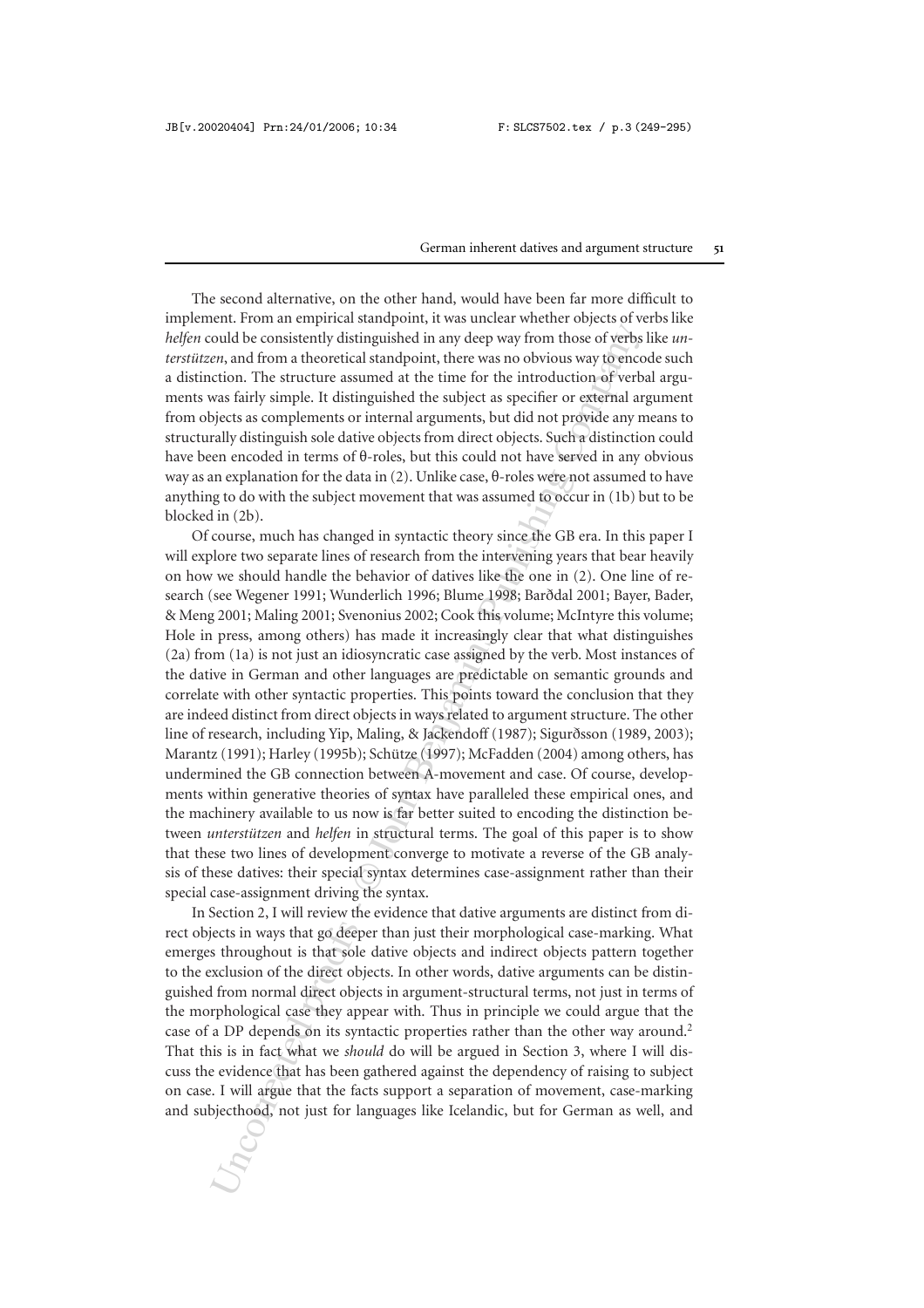that this points to a theory where case interprets the syntax, rather than driving and conditioning the derivation.

fore I proceed, I should stress that German datives do not constitute encous class in syntactic and sements. They appear as veribal arguments of prepositions and postpositions, as adjectived complements, and as of periodi Before I proceed, I should stress that German datives do not constitute a single, homogeneous class in syntactic and semantic terms. They appear as verbal arguments, objects of prepositions and postpositions, as adjectival complements, and as certain types of DP-internal possessors. Even if we just restrict our attention to ones that appear to be arguments of verbs, we find that there are two main varieties. This is especially clear with ditransitive verbs, as one can distinguish a class where the dative is introduced higher than the accusative from a class where the accusative is introduced higher than the dative. Evidence for this distinction comes from unmarked word orders, placement of sentential negation and adverbs, constituent tests based on topicalization and the semantics of the dative argument (see e.g. Lenerz 1977; Wegener 1991; Haider 1993; Molnárfi 1998; Fanselow 2000; Meinunger 2000, this volume; Cook this volume). The class of low datives, appearing with verbs like *aussetzen* 'expose', is relatively small and displays less regularity and productivity in its behavior. For the remainder of this paper I will concentrate on the more numerous and regular high datives (but see McFadden 2004:Ch. 4, for some discussion and an analysis of the difference). For simplicity I will talk simply in terms of datives, but the claims to be made are only intended to apply to high datives.

#### **. Towards a structural analysis**

#### **.** Structural considerations

As noted in the introduction, one of the reasons why it made the most sense in GB theory to use case as the defining feature distinguishing dative objects from direct objects was that there was no obvious way to distinguish them structurally. If a verbal argument can only be the specifier of V or its complement, the object of *helfen* 'help' must be a complement just like the object of *unterstützen* 'support'. With both verbs, the specifier is filled by the subject, so the complement is the only position available. It is only with the articulation of the structure within the extended verbal projection that has been argued for over recent years that other options have become available.

Much of what has been learned in this area has come out of work on double object structures, like *Doris gave Edward flowers*. Since Barss and Lasnik (1986) and Larson (1988), it has been standard to assume for these a binary-branching structure, in which the IO c-commands the DO. The structure Larson proposes looks like that in (4).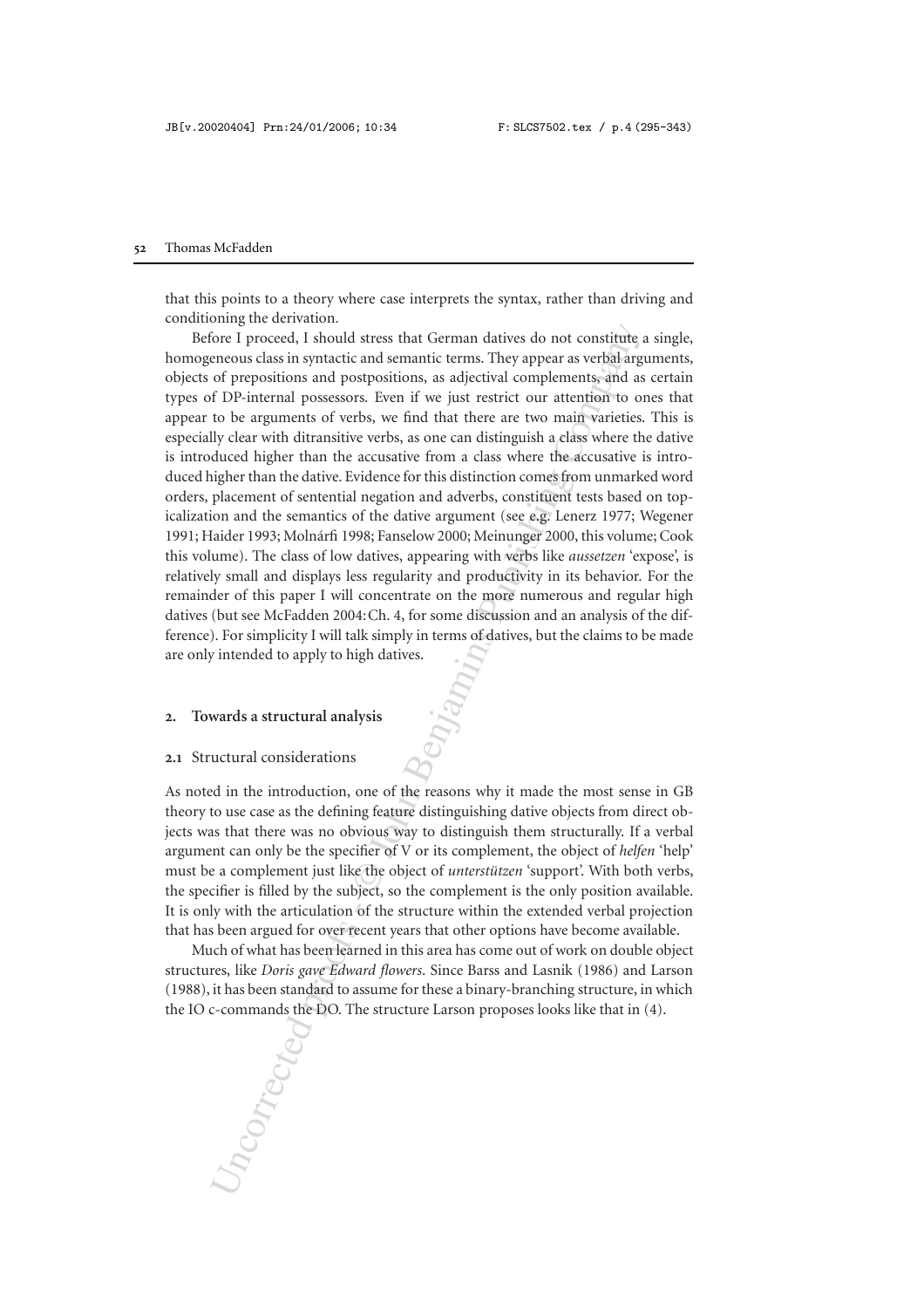

The additional hierarchy within the VP was proposed in order to account for various binding and constituency facts, but it has an important side-effect: the two object positions are now structurally distinct. The direct object is still the complement of V, but the indirect object is in a specifier position. Subsequent work has largely adopted Larson's basic hierarchical skeleton, but has varied in the identity of the heads in the verbal projection and their semantic contribution. I will follow much of the recent literature in using the term Applicative for the head that introduces the dative (see e.g. Marantz 1993; Pylkkänen 2002; Anagnostopoulou 2002; Cuervo 2003) and in assuming that the external argument is introduced by an additional, higher head labeled ν (Chomsky 1995):



Again, the difference between the two internal arguments is clear: the direct object is the complement of V, while the indirect object is the specifier of ApplP. Adopting a structure like this for double objects has an important consequence for inherent

#### German inherent datives and argument structure 53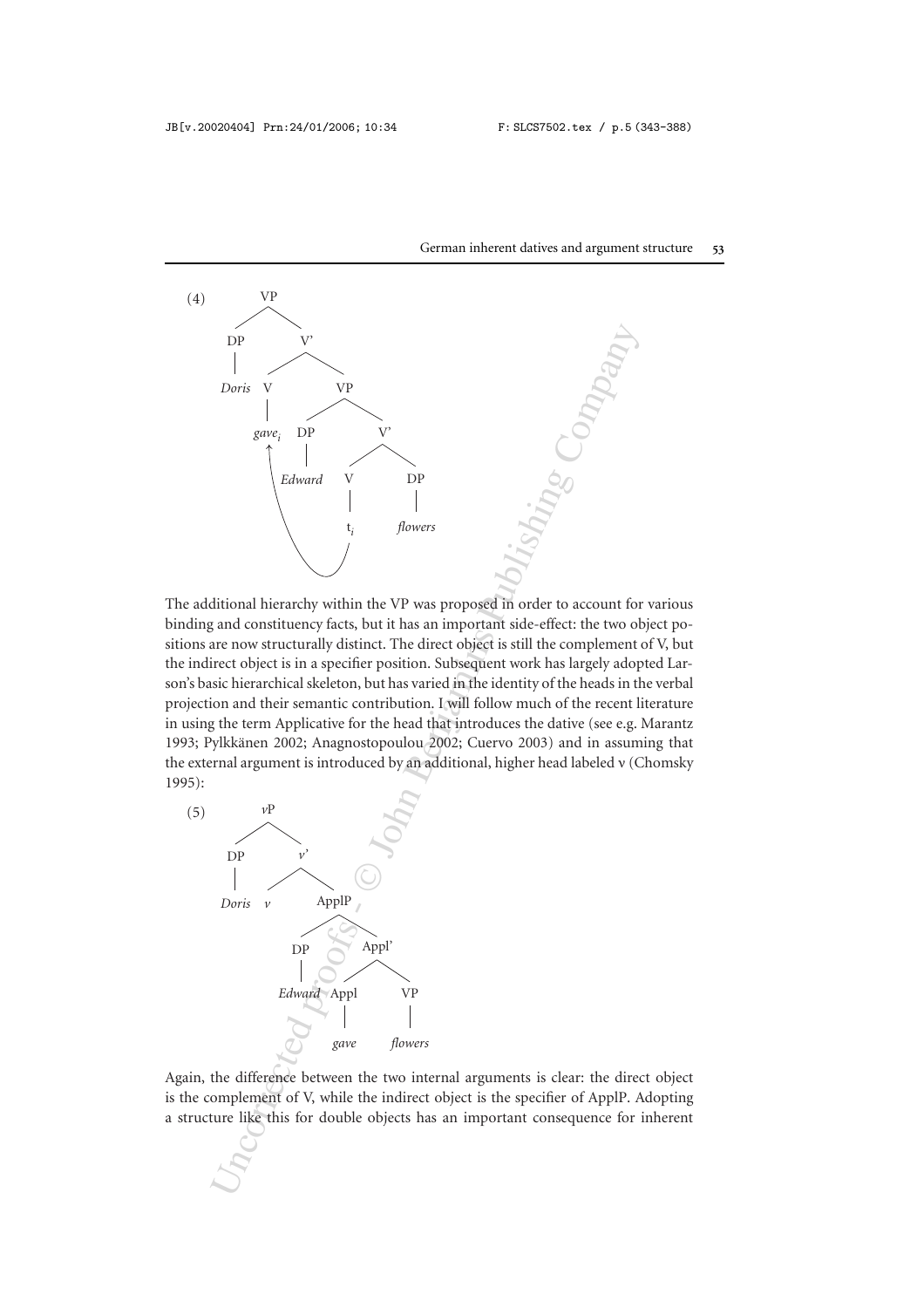objects: the structural description of the indirect object does not depend in any way on the direct object. If this structure is on the right track, it should be possible for the Appl head to introduce an argument even when the V head does not. I.e. the same type of argument that shows up as an indirect object should be able to appear in the absence of a direct object. This analysis, laid out schematically in (6), is precisely what I propose for sole dative objects like the object of *helfen* 'help'. 3



If an analysis like this can be motivated, then it is possible to say that the defining fact about dative objects is that they are introduced in such a structure, not that they are dative. Indeed, proposals involving very similar structures have been made recently by McIntyre (this volume), Meinunger (this volume) and Hole (in press), and work within rather different theoretical frameworks has come to similar conclusions. For Wunderlich (1996), for example, dative arguments are introduced by an extension of the verbal lexical predicate, independent of the presence of a direct object. Cook (this volume), working in LFG, proposes that there is a distinct grammatical function ов<sub>J0</sub> (secondary object), borne by both indirect objects and sole dative objects.<sup>4</sup> Crucially, while the mechanics of these proposals differ from the one being pursued here in theory-dependent ways, they are in agreement that the relevant objects are identified as a class in terms of argument structure, not case-marking.

## **.** Semantic evidence for an argument-structural analysis

The recurring theme of recent work on datives is that they are (surprisingly) regular. They fall into identifiable semantic classes, and the same classes are valid whether an additional accusative object is present or not – not just within German, but crosslinguistically as well.<sup>5</sup> In German we find what can be described as recipients  $(7)$ , benefactives (8) and so-called pertinence datives (9). <sup>6</sup> Crucially, these types are found as both indirect objects and sole datives.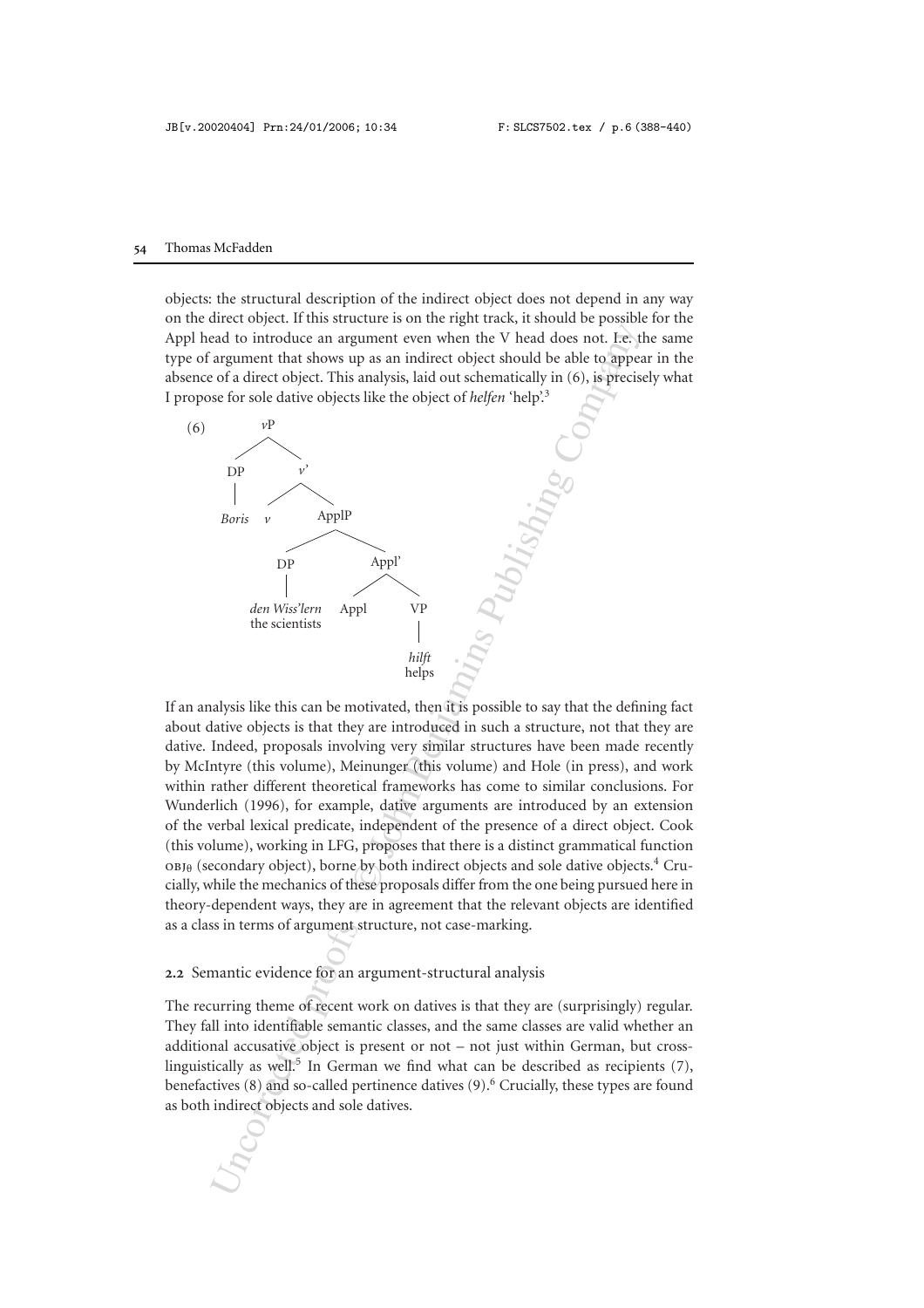- $(7)$  a. she gave him<sub>par</sub> the Etruscan *gab ihm die etruskische Vase.* vase 'She gave him the Etruscan vase.'
	- b. *Sie schrieb ihm.* she wrote  $\hbox{him}_{\hbox{\tiny{DAT}}}$ 'She wrote (to) him.'
- (8) a. *Sie* she took.care.of  $\lim_{\text{part}}$  the assignment *erledigte ihm die Aufgabe.* 'She took care of the assignment for him.'
	- b. *Sie half* she helped  $\operatorname{him}_{\operatorname{bar}}$ *ihm.* 'She helped him.'
- (9) a. *Sie* she cut *schnitt ihm*  $\lim_{\text{part}}$  the hairs *die Haare.* 'She cut his hair.'
	- b. *Sie lief ihm* she ran  $\lim_{\text{part}}$  into the arms *in die Arme.* 'She ran into his arms.'

The gave him the Eltuscan vase.<br>
Sine gave him the Eltuscan vase.<br>
Sine gave him the Eltuscan vase.<br>
Sine wrote (to) him.<br>
She wrote (to) him.<br>
a. Sie relabige  $\frac{1}{6}$  the mass<br>
she too Concrete of the assignment for hi Much recent work has argued that these different meaning types are related and can be brought under a uniform account.<sup>7</sup> Hole (in press) argues that these datives are introduced by an Affectee head which relates them to the main predicate and requires that they bind a variable lower in the structure. McIntyre (this volume) proposes that the head which introduces datives assigns an interpretation parallel to that found with subjects of English *have*. He shows that, while the relevant relationship is not really possession in any obvious sense, paraphrases with verbal *have* are quite generally available. An important point that he makes is that the abstract have relationship is not necessarily between the dative argument and another DP, but can also be with an eventuality. This difference is encoded by varying whether the dative-introducing head is above or below the V head, i.e. whether it takes a VP or DP complement. A very similar strategy is adopted by Pylkkänen (2002) and Cuervo (2003) to handle variation between dative/applicative types within and across languages.

What these accounts have in common, and - I would argue - what allows them to handle the observed semantic patterns as well as they do, is that they are in essence syntactic. This provides a solution for a long-standing dilemma surrounding the semantics of dative arguments. While there are clear patterns that need to be accounted for, it has proved extremely difficult to come up with a single semantics that would apply to all and only dative arguments in a language like German. For example, there are well-known pairs of (nearly) synonymous verbs which differ in their case assignment. So both *gratulieren* and *beglückwünschen* mean 'congratulate', but the former takes a sole dative object, while the latter takes a normal accusative direct object. It proves quite difficult to show that the objects of these verbs receive clearly distinct semantic roles, and even more difficult to show that the relevant distinction consistently pat-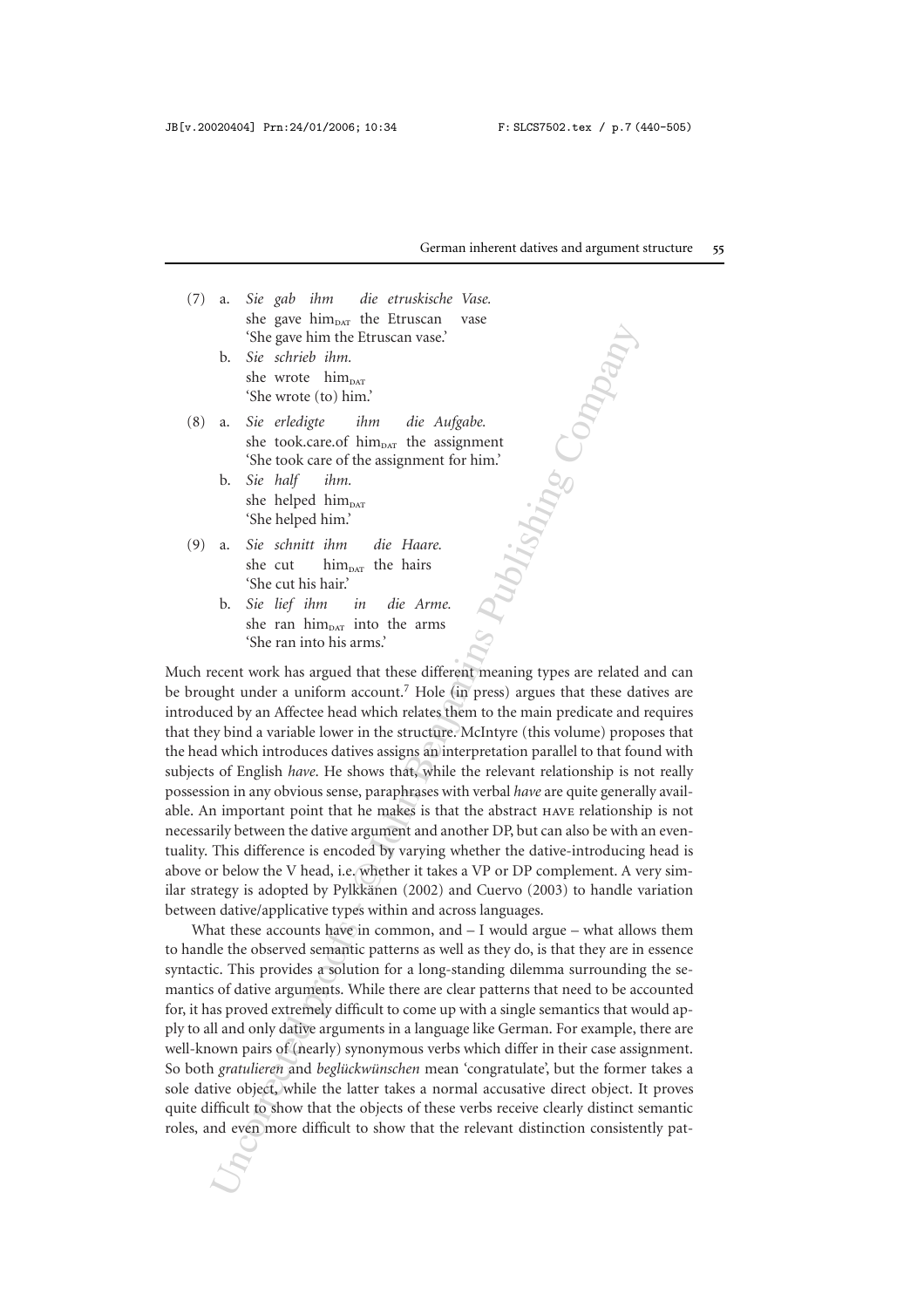terns with case-marking with other verbs in the language. It was for this reason that researchers shied away from tying inherent case to specific θ-roles in GB. E.g., Haider (1985:80) claims that "lexical Case on arguments is not tied to unique thematic values". He explicitly contrasted this with the semantic case on non-argument DPs like the German accusative of extent or the various local cases in a language like Finnish, which *are* tied to specific roles. 8

30) chains that "lexical Case on arguments is not tied to unique them<br>e explicitly contrasted this with the semantic case on non-argument is<br>non accusative of extent or the various local cases in no largougine<br>There is th The theories of Pylkkänen (2002); Cuervo (2003); Hole (in press); McIntyre (this volume) solve this dilemma by deriving the semantic patterns indirectly from syntactic proposals rather than directly positing an explicit uniform semantics for datives. That is, the argument types in question here are unified by being introduced as the specifier of a designated functional projection (ApplP for Pylkkänen and Cuervo, AffP for Hole and V<sup>dat</sup>P for McIntyre). Because of this common feature, we predict that datives will show a certain amount of semantic consistency, but not identity. The semantic interpretation of a dative DP will be derived in large part from the semantic specification of the applicative head, but will also be affected by the type and identity of its complement and especially by the lexical verb. Furthermore, there is no requirement that a given concept will always be realized with a consistent syntax. That a given event can be conceived of in different ways with different syntactic argument structures is empirically well-supported (see e.g. Baker 1997, for extensive discussion and documentation of this phenomenon). Some well-known examples from English include variations in experiencer verbs (*Cats frighten Peter* vs. *Peter fears cats*) and the so-called *spray/load* alternation (*John loaded the wagon with hay* vs. *John loaded hay onto the wagon*). According to the argument-structural analysis of datives being given here, the difference between *gratulieren* 'congratulate' and *beglückwünschen* 'congratulate' is of just this type, and thus should not be surprising. In fact, there is morphological evidence that the two have distinct argument structures, in spite of their similar semantics. The latter belongs to a productive class of verbs with the prefix *be-* which derives verbs meaning 'provide with X' from nominal stems meaning 'X'. Since the noun meaning 'X' – which we might have thought of as a theme – is incorporated into the verb, the syntactic direct object position is left open. And indeed, the verbs in this class always take the providee as a normal accusative direct object. The dative verb *gratulieren*, on the other hand, shows no signs of such a derivation acting on its argument structure.

# **.** Syntactic evidence

An important component of the analysis of datives in terms of argument structure, which distinguishes it from the GB inherent Case analysis, is that it is non-lexical. The appearance of a dative argument is not triggered by a property of the lexical verb, but by the functional head Appl. That the dative is indeed non-lexical is clear with indirect objects. It is of course true that lexical verbs differ in how many arguments they take, but if they take three, dative case is regular and predictable on the hierarchically medial argument, and its semantic properties are largely predictable as well. <sup>9</sup> Indeed, the dative is productive, which is predicted if it is introduced by a functional head, but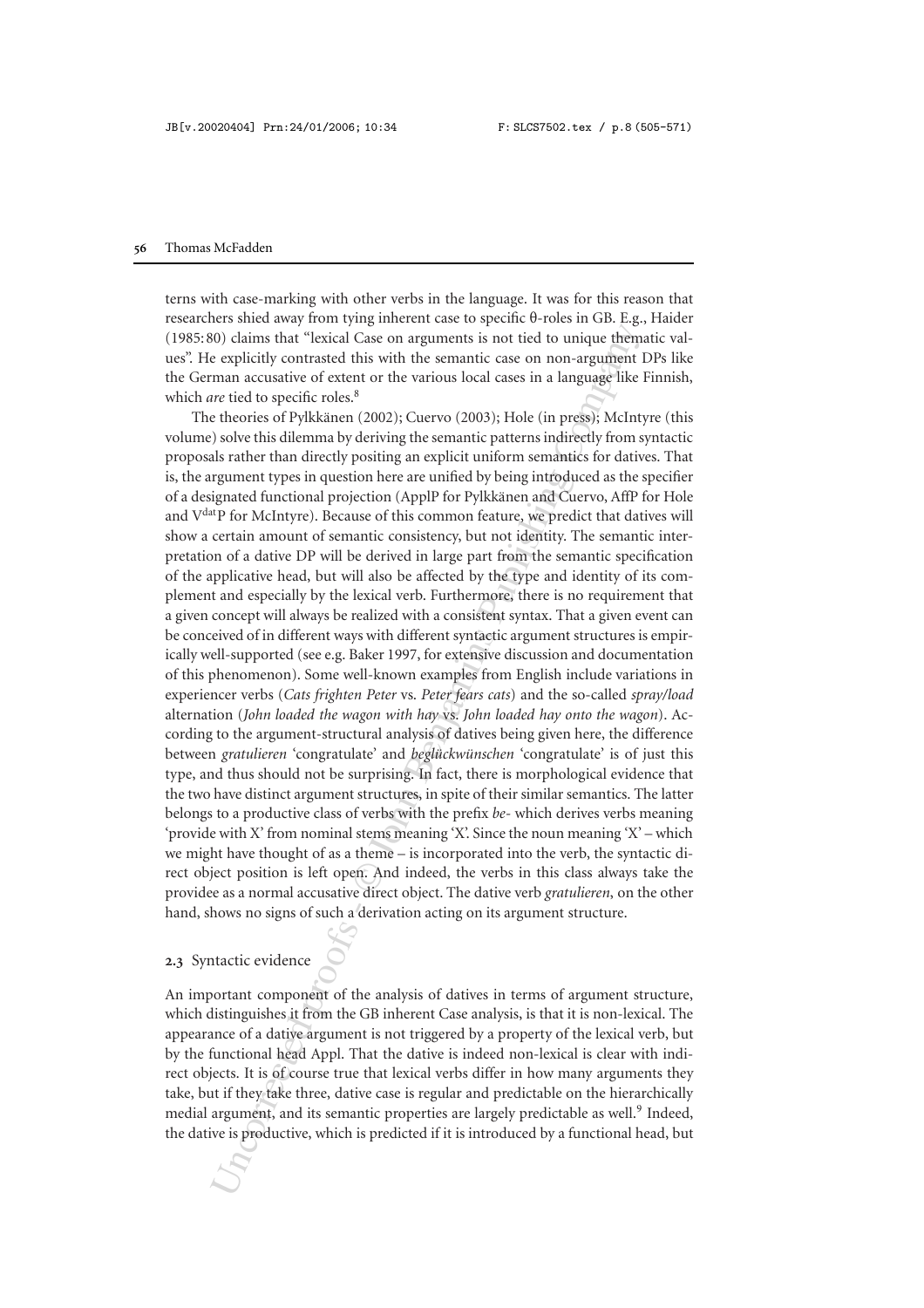is a boostomic solution of such a role is compatible with the meaning that but a sentence like (10a) we can radd a dative argument is incipably with the meaning true in the car that is being repaired, on a sentence like ( surprising if it is lexical. Two-place verbs in German generally allow the addition of a dative argument, with the recipient, beneficiary, or pertinence dative roles discussed above, so long as the addition of such a role is compatible with the meaning of the verb. Thus to a sentence like (10a) we can add a dative argument as in (10b), which can either be interpreted as the person for whom the car is being repaired, or as the person who owns the car that is being repaired. To a sentence like (11a) we can add a dative to be interpreted as the recipient or beneficiary of the ring-stealing incident, as in (11b), or as the maleficiary, i.e. the person from whom the ring was stolen, as in (11c) (see e.g. Wegener 1991; Abraham 1995; Maling 2001; Hole in press, for additional examples and discussion, and especially the latter for the relationship between the two possible meanings of examples like (10b)).

|  | (10) a. Er repariert das Auto.       |                          |
|--|--------------------------------------|--------------------------|
|  | he repairs [the car] $_{\text{acc}}$ |                          |
|  | 'He's repairing the car.'            |                          |
|  |                                      | Er repariert dem Mann da |

b. *Er repariert dem Mann* he repairs [the man] $_{\text{bar}}$  [the car] $_{\text{acc}}$ *das Auto.* 'He's repairing the car for the man.' (Benefactive) or 'He's repairing the man's car.' (Pertinence)

- (11) a. *Er hat einen Ring* he has [a  $[\mathrm{ring}]_{\mathrm{acc}}$  stolen *gestohlen.* 'He stole a ring.'
	- b. *Er hat seiner Freundin* he has [his girlfriend] $_{\text{bar}}$  ([a *einen Ring* ring]<sub>Acc</sub> stolen *gestohlen.* 'He stole his girlfriend a ring.' (Benefactive/Recipient)
	- c. *Er hat dem Juwelier* he has [the jeweler] $_{\text{part}}$  [a *einen Ring* ring]<sub>Acc</sub> stolen *gestohlen.* 'He stole a ring from the jeweler.' (Malefactive)

Indeed, datives are productive with new verbs entering the language. That is, if one invents or derives a new verb with the right semantic properties, it will be able to take a benefactive dative. Wegener (1991) cites the examples in (12) of new verbs formed with the *be*- prefix discussed above.<sup>10</sup>

|  |                                                             | (12) a. Den Hof werden wir Ihnen natürlich bebaumen.                         |
|--|-------------------------------------------------------------|------------------------------------------------------------------------------|
|  |                                                             | [the courtyard] $_{\text{acc}}$ will we you <sub>par</sub> naturally betree  |
|  | 'We will of course plant the courtyard with trees for you.' |                                                                              |
|  |                                                             | b. Kannst du mir die Brezel bebuttern?                                       |
|  |                                                             | can you <sub>NOM</sub> me <sub>DAT</sub> [the pretzel] <sub>ACC</sub> butter |
|  |                                                             | 'Can you butter me the pretzel?'                                             |

This applies for borrowed verbs as well. Verbs of electronic transmission which have been recently borrowed from English regularly allow the addition of a recipient dative as expected.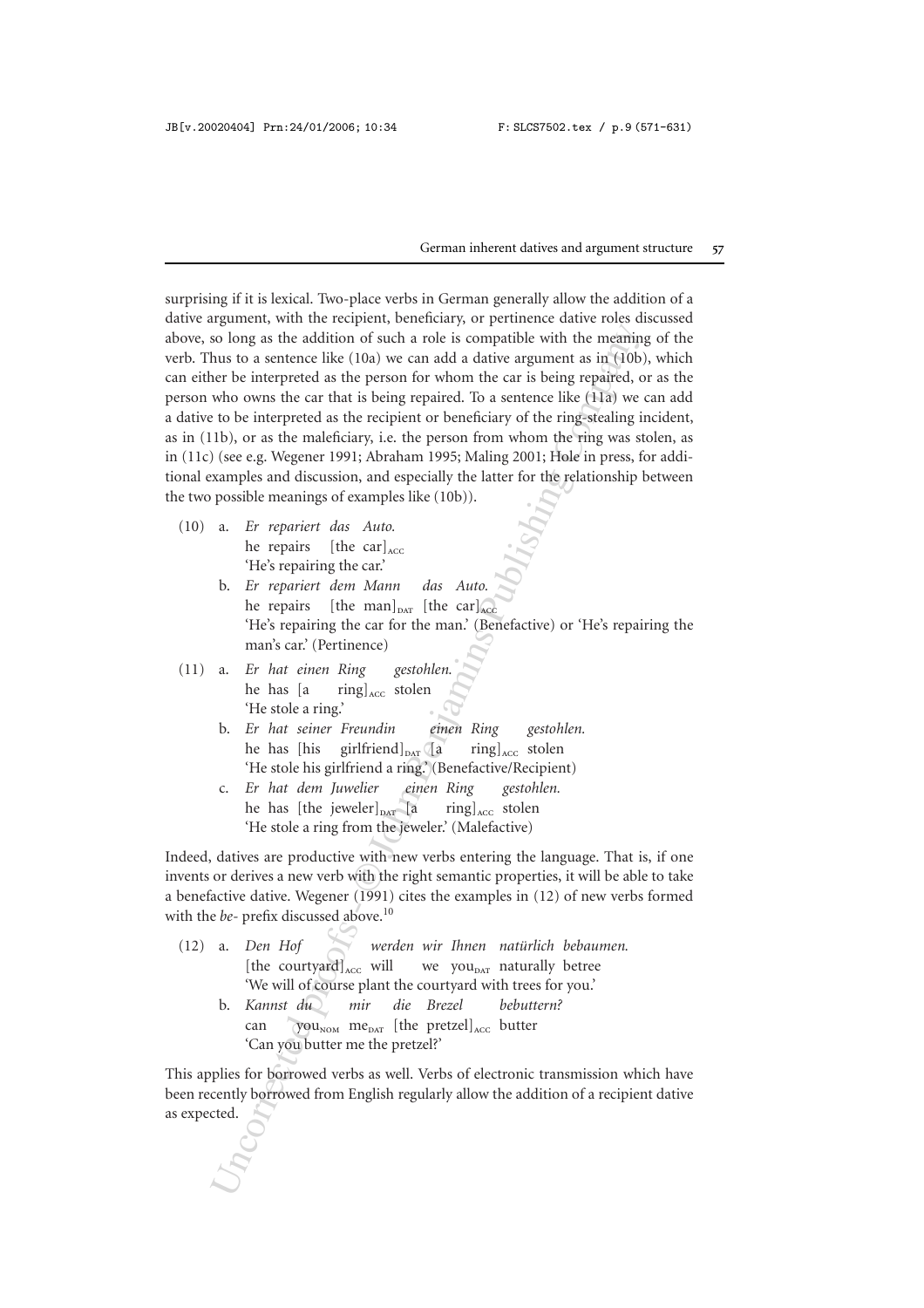(13) *Er hat mir* he has me<sub>dat</sub> his *seinen Lebenslauf gefaxt/ge-emailt.* CV faxed/emailed 'He faxed/emailed me his CV.'

It would be difficult to argue that all of the verbs in these examples assign dative case to their objects as a lexical property. We could of course stipulate a feature in the entries for *stehlen* 'steal' and *reparieren* 'repair' saying that a dative argument can optionally be added, but it would be quite difficult to implement this for new verbs entering the language. Furthermore, it would totally miss the point. The regular semantic and morphological patterns we are seeing here are not facts about particular verbs, but about the treatment of a certain class of arguments within the language.

The faxed<br>centralied me his CV. The faxed central of the verbs in these examples as<br>signifiably the difficult to argue that all of the verbs in these examples as<br>signifiably interval and the method of course signifiable a What is more, the defining property of these objects is not that they have been added to a verb that already has a subject and a direct object. That is, we cannot say that the dative is predictable, but only on indirect objects. Rather, sole dative objects are productive as well. Recipient datives are obviously less common than with three-place predicates, because their interpretation usually depends on something received being realized as the DO, but they do occur. Verbs of communication like *antworten* 'answer' can take a recipient dative, even if the message received is not overtly expressed. The newly borrowed verbs of electronic transmission fall into this class, and they behave in exactly the same way.

(14) *Ich habe ihm*  $\mathbf{I}$ have him<sub>par</sub> answered/e-mailed *geantwortet/ge-emailt.* 'I answered/e-mailed him.'

The pertinence construction is particularly productive, being possible with all sorts of verbs which could not be argued to bear a lexical feature assigning dative case. And as noted above, it is possible even if there is no accusative DO, when the possessed argument appears embedded in a PP. Consider again (9) from above repeated as (15b), as well as (16b) (both from Wunderlich 1996).

- (15) a. *Sie lief in die Bibliothek.* she ran in [the library]<sub>ACC</sub> 'She ran into the library.'
	- b. *Sie lief ihm in die Arme.* She ran  $\lim_{\text{part}}$  into [the arms]<sub>ACC</sub> 'She ran into his arms.'
- (16) a. *Die Serviette hing in die Suppe.* the napkin hung in [the soup] $_{\text{acc}}$ 'The napkin hung into the soup.'
	- b. *Die Serviette hing ihm* the napkin hung him<sub>par</sub> in [the soup]<sub>Acc</sub> *in die Suppe.* 'The napkin hung into his soup.'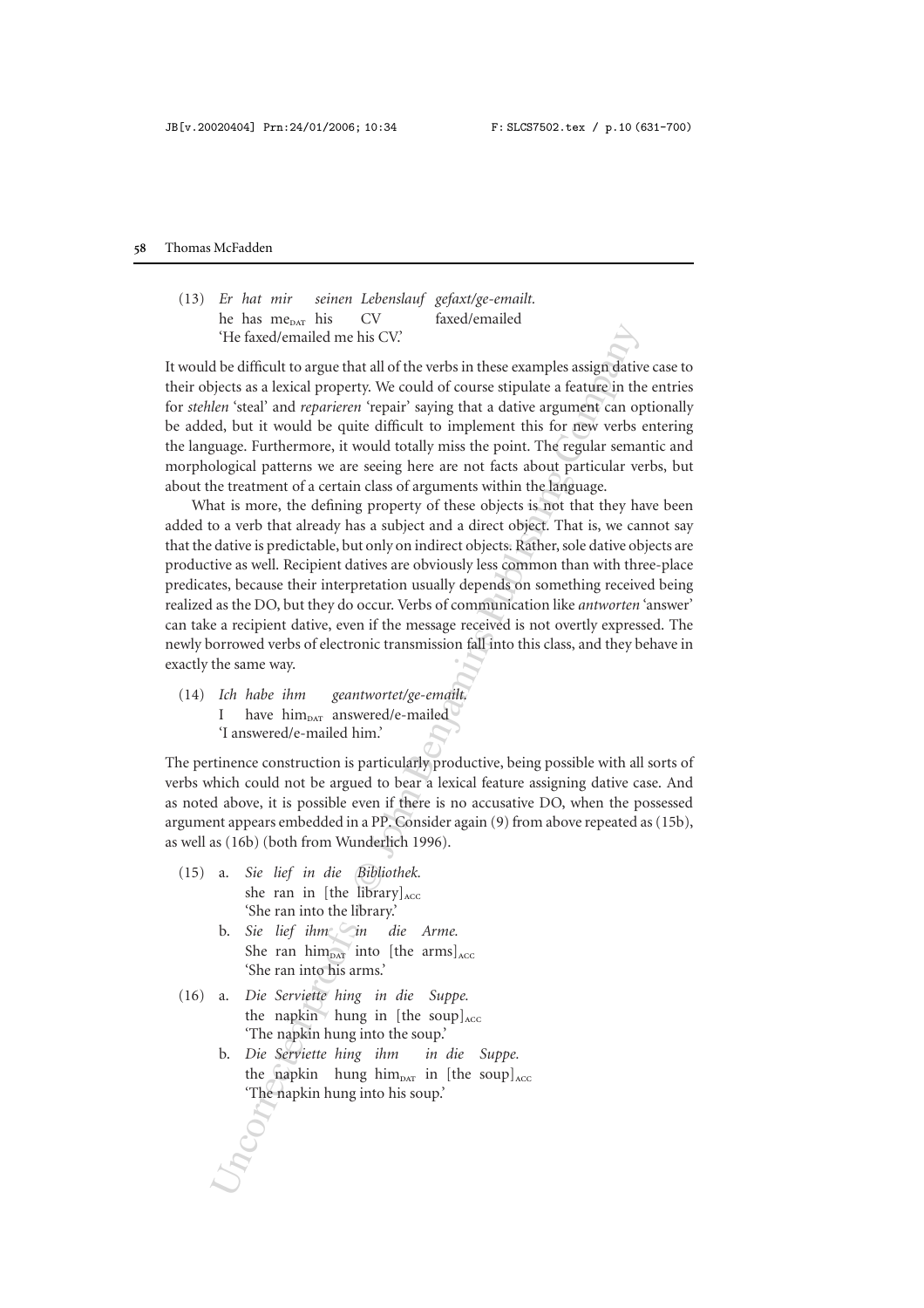The verbs*laufen* 'run' and *hängen* 'hang' are intransitives that generally appear without a dative, as shown in the a. examples. The addition of the dative in the b. examples has nothing to do with the verbs themselves, but with the DP embedded in the PP in each sentence and with the general availability of an affected possessor interpretation for datives in German.

g to do with the verbs themselves, but with the DP embedded in the PP and with the DP embedded in the PP in Ger and with the general availability of an affected possessor interpretation in German.<br>
In German.<br>
In German. The evidence I have presented to this point has shown that indirect objects and sole dative objects behave alike in ways that indicate something deeper than just special case-assignment. Evidence specifically in favor of the argument-structural analysis I am proposing comes from cases where we can observe argument alternations involving subjects and direct objects, with a dative argument remaining constant. If sole dative objects were just direct objects with special case-marking, we would not e.g. expect it to be possible for an accusative direct object to be added without somehow interfering. With certain verbs like *glauben* 'believe' and *verzeihen* 'forgive', however, this is possible. They take a dative that can appear either with or without a following accusative object. With *glauben*, the dative argument is the person who is believed, while the accusative is the fact that is believed. Note that the semantics (as well as the morphology and the syntax) of the dative *seinem Bruder* is the same, whether it appears on its own in (17a) or with an accusative in (17b).<sup>11</sup>

- (17) a. *Er glaubt seinem Bruder.* he believes [his  $b$ rother $]_{\text{part}}$ 'He believes his brother.'
	- b. *Er glaubt seinem Bruder* he believes [his  $b$ rother] $_{\text{part}}$  [the story] $_{\text{acc}}$ *die Geschichte.* roughly: 'He believes his brother's story.'

This is precisely what we expect under an analysis where sole dative objects and indirect objects constitute a single argument type introduced in a position distinct from that for direct objects. According to the structure given in (6), verbs like *helfen* 'help' are essentially ditransitives minus a direct object. The alternation shown by *glauben* 'believe' simply instantiates – with a single verb – the parallel between indirect and sole dative objects.

Now, looked at another way, verbs like *helfen* are unergatives plus an added applicative argument under this analysis. This predicts that there should be unaccusatives with added applicative arguments as well, as sketched out in tree (18).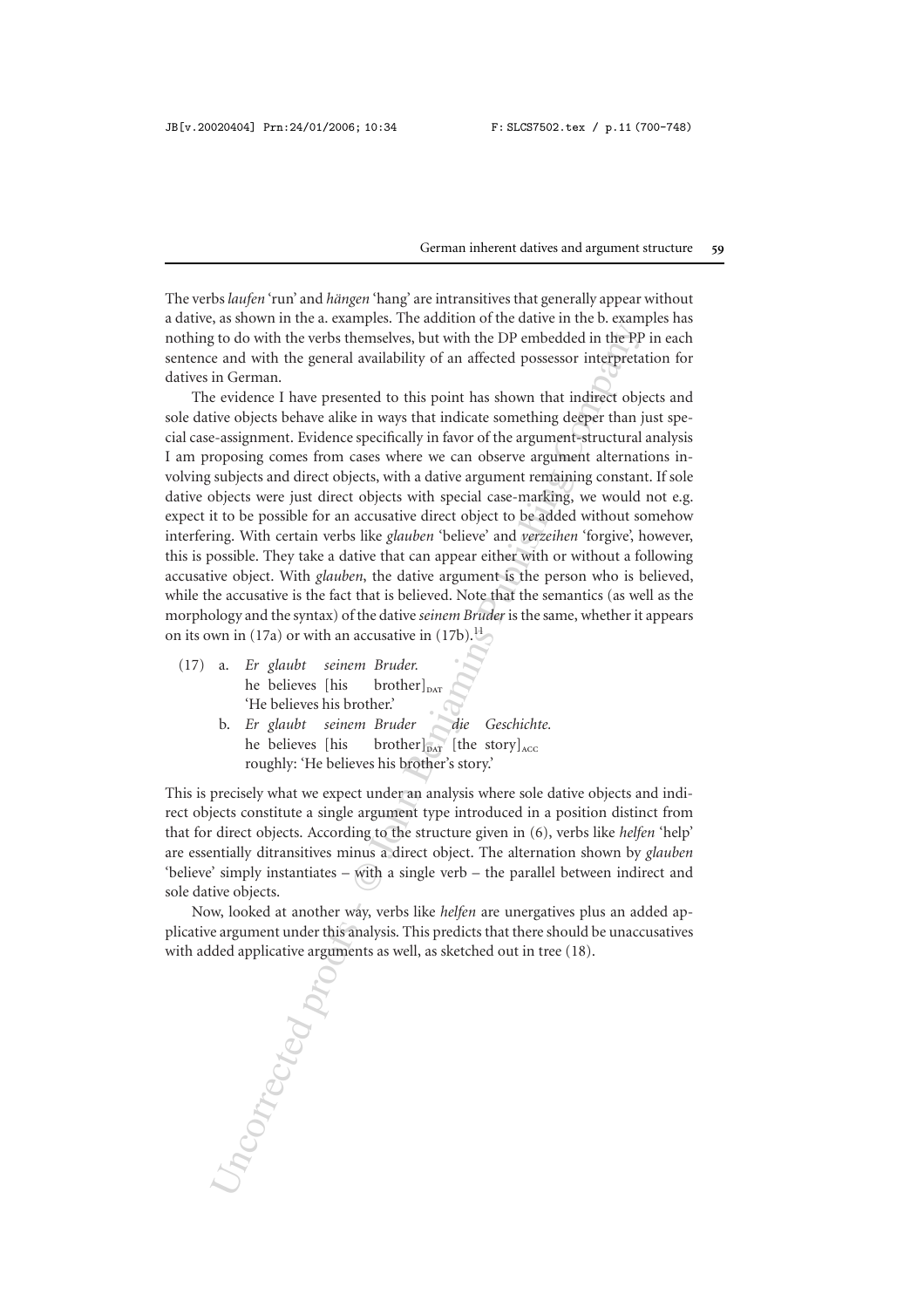

Of course, at least as concerns the first-merge positions of the nominal arguments, this is precisely the structure we would assume for passives of ditransitives. Alternations directly analogous to the type with *glauben* 'believe' are somewhat hard to come by, simply because there are very few German verbs that show a transitive/unaccusative alternation without some sort of morphological marking. But with verbs that do so, like *zerbrechen* 'break to pieces', we find that the prediction is correct. Note especially the change in the perfect auxiliary, from have with the transitive version (19a) to be with the unaccusative version (19b) (see Schäfer 2005, for extensive discussion of such examples).

- (19) a. *Hans hat dem Händler* Hans has [the merchant] $_{\text{bar}}$  an expensive vase broken *eine teure Vase zerbrochen.* 'Hans broke an expensive vase of the merchant's.'
	- b. *Dem Händler* [the merchant] $_{\text{DATA}}$  is an *ist eine teure* expensive vase broken *Vase zerbrochen.* 'An expensive vase of the merchant's broke.'

Similar pairs of sentences where the semantics are parallel, but the alternation between (causative) transitive and unaccusative is marked morpho-syntactically or is expressed with different lexical verbs, are quite easy to come by.

| $\boldsymbol{\nu}$ | ApplP                                                                                                                                                                                                                                                                                                                                                                                                                                                                                                                                                                                                                                                      |                                                                  |                                         |                                      |     |
|--------------------|------------------------------------------------------------------------------------------------------------------------------------------------------------------------------------------------------------------------------------------------------------------------------------------------------------------------------------------------------------------------------------------------------------------------------------------------------------------------------------------------------------------------------------------------------------------------------------------------------------------------------------------------------------|------------------------------------------------------------------|-----------------------------------------|--------------------------------------|-----|
|                    | DAT<br>Appl'                                                                                                                                                                                                                                                                                                                                                                                                                                                                                                                                                                                                                                               |                                                                  |                                         |                                      |     |
|                    |                                                                                                                                                                                                                                                                                                                                                                                                                                                                                                                                                                                                                                                            |                                                                  |                                         |                                      |     |
|                    | Appl                                                                                                                                                                                                                                                                                                                                                                                                                                                                                                                                                                                                                                                       | VP                                                               |                                         |                                      |     |
|                    |                                                                                                                                                                                                                                                                                                                                                                                                                                                                                                                                                                                                                                                            |                                                                  |                                         |                                      |     |
|                    |                                                                                                                                                                                                                                                                                                                                                                                                                                                                                                                                                                                                                                                            | <b>NOM</b>                                                       |                                         |                                      |     |
| amples).           | f course, at least as concerns the first-merge positions of the nominal argume<br>precisely the structure we would assume for passives of ditransitives. Alter<br>rectly analogous to the type with glauben 'believe' are somewhat hard to c<br>mply because there are very few German verbs that show a transitive/unac<br>ternation without some sort of morphological marking. But with verbs tha<br>te zerbrechen 'break to pieces', we find that the prediction is correct. Note es<br>e change in the perfect auxiliary, from HAVE with the transitive version (19<br>ith the unaccusative version (19b) (see Schäfer 2005, for extensive discussion |                                                                  |                                         |                                      |     |
| (19)<br>a.<br>b.   | Hans hat dem Händler<br>Hans has [the merchant] <sub>DAT</sub> an expensive vase broken<br>'Hans broke an expensive vase of the merchant's.'<br>Dem Händler<br>[the merchant] $_{\text{DATA}}$ is an 'expensive vase broken<br>'An expensive vase of the merchant's broke.'                                                                                                                                                                                                                                                                                                                                                                                | ist eine teure                                                   | eine teure                              | Vase zerbrochen.<br>Vase zerbrochen. |     |
|                    | milar pairs of sentences where the semantics are parallel, but the alternation l<br>ausative) transitive and unaccusative is marked morpho-syntactically or is ex<br>th different lexical verbs, are quite easy to come by.                                                                                                                                                                                                                                                                                                                                                                                                                                |                                                                  |                                         |                                      |     |
| (20)<br>а.         | Mir<br>$me_{\text{part}}$ is a<br>'A stone fell on my head.'                                                                                                                                                                                                                                                                                                                                                                                                                                                                                                                                                                                               | ist ein Stein auf den Kopf gefallen.<br>stone on the head fallen |                                         |                                      |     |
| b.                 | Er hat mir einen Stein auf den Kopf fallen lassen.<br>he has me <sub>par</sub> [a<br>'He dropped a stone on my head.'                                                                                                                                                                                                                                                                                                                                                                                                                                                                                                                                      |                                                                  | stone] $_{\text{ACC}}$ on the head fall |                                      | let |
| (21)<br>a.         | Dem Kind<br>[the $kid$ ] <sub>DAT</sub> is the dog<br>'The kid's dog ran away.'                                                                                                                                                                                                                                                                                                                                                                                                                                                                                                                                                                            | ist der Hund weggelaufen.                                        | away-run                                |                                      |     |
| b.                 | Die Katze hat dem Kind den Hund weggetrieben.<br>the cat has [the kid] <sub>DAT</sub> the dog away-driven<br>'The cat drove the kid's dog away.'                                                                                                                                                                                                                                                                                                                                                                                                                                                                                                           |                                                                  |                                         |                                      |     |
|                    |                                                                                                                                                                                                                                                                                                                                                                                                                                                                                                                                                                                                                                                            |                                                                  |                                         |                                      |     |
|                    |                                                                                                                                                                                                                                                                                                                                                                                                                                                                                                                                                                                                                                                            |                                                                  |                                         |                                      |     |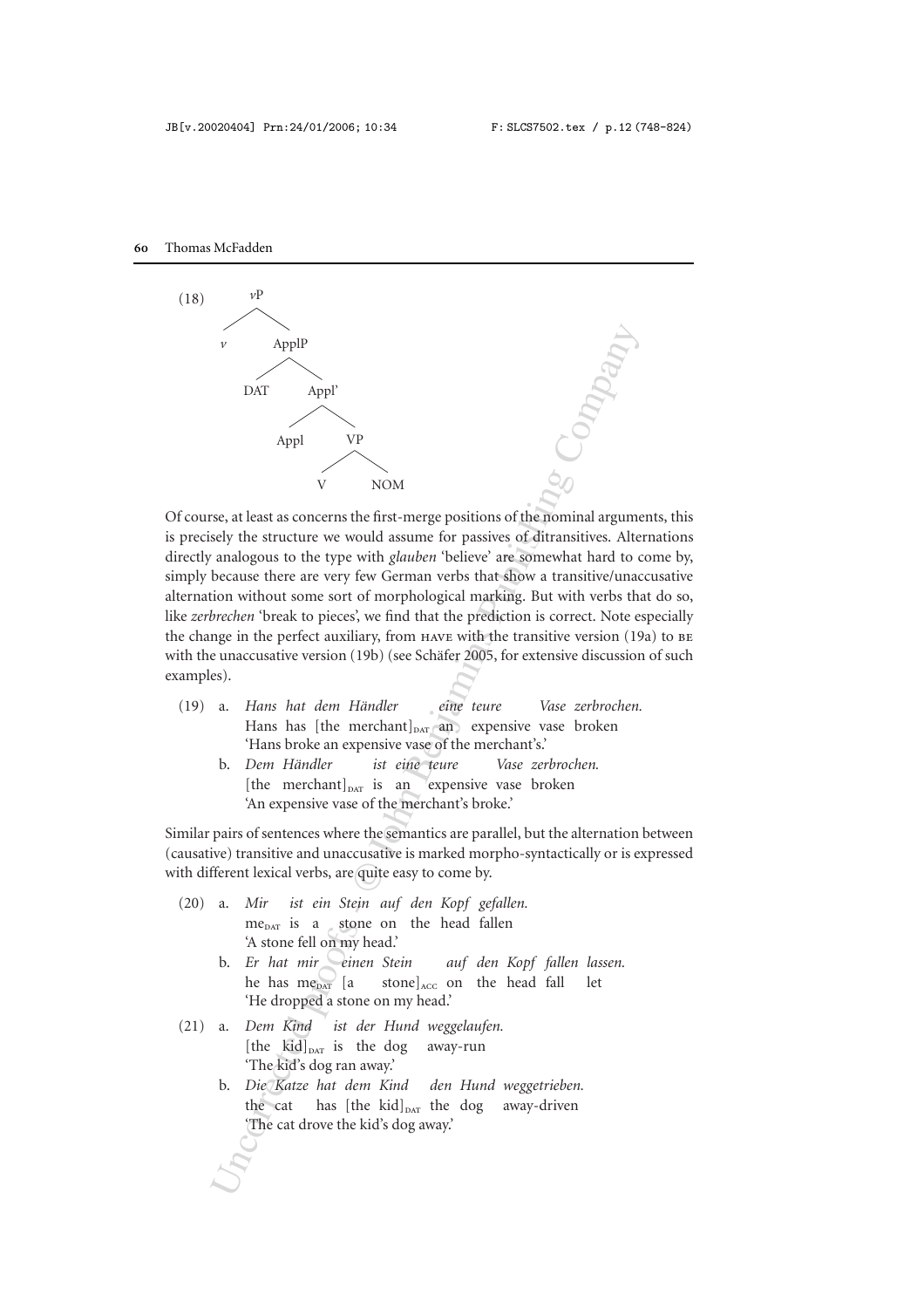German indirect and sole dative objects are also subject to syntactic restrictions which find no clear explanation in terms of case-assignment. For example, unlike direct objects, they can never control resultative secondary predicates, as shown by the contrast in (22) ((22a) and (22b) are taken from Haider 1997a). The accusative object of *verdrießen* 'vex' controls the secondary predicate *zu Tode* 'to death' unproblematically in (22a), but neither the dative sole object of *misfallen* 'displease' in (22b) nor the indirect object of *machen* 'make' in (22c) can do so.

- (22) a. *Etwas* something vexes *verdrießt mich zu Tode.* me<sub>acc</sub> to death 'Something vexes me to death.'
	- b. \**Etwas* something displeases me<sub>DAT</sub> to death *mißfällt mir zu Tode.* intended: 'Something displeases me to death
	- c. \**Du machst mir* you make  $me_{\text{part}}$  worries to death *Sorgen zu Tode.* intended: 'You worry me to death.'

The same pattern holds for depictive secondary predicates, so long as an external subject is present (Haider 1997a; Müller 2001).<sup>12</sup> Sentence (23a) shows successful control of the depictive *nackt* 'naked' by a direct object, while (23b) and (23c) show the failure of control by an indirect object and a dative sole object respectively.

|  | (23) a. Er sah sie nackt.                                                 |
|--|---------------------------------------------------------------------------|
|  | he saw her <sub>ACC</sub> naked                                           |
|  | 'He <sub>i</sub> saw her <sub>i</sub> naked <sub>i/i</sub> .'             |
|  | b. Er gab ihr den Apfel nackt.                                            |
|  | he gave her <sub>DAT</sub> the apple <sub>ACC</sub> naked                 |
|  | 'He <sub>i</sub> gave her <sub>i</sub> the apple naked <sub>i/*j</sub> .' |
|  | c. Er half ihr nackt.                                                     |
|  | he helped her <sub>par</sub> naked                                        |
|  | 'He <sub>i</sub> helped her <sub>j</sub> naked <sub>i/*j</sub> .'         |
|  |                                                                           |

It is difficult to see how morphological case could be responsible for these effects, and in fact there is evidence that it is not. Indirect objects cannot control predication in English either, as shown in  $(24)$  from Williams (1980).<sup>13</sup>

(24) *John gave Bill <sup>i</sup> the dogj dead\*i/j*

ey can never control resultative secondary predicates, as shown by<br>the ((22a) and (22b) are taken from Haide 1997a). The accustive<br>Coley two condary predicate zar Tote to death' unproblemate the diversa of<br>the secondary p English doesn't distinguish dative from accusative. Its indirect objects also show no sign of receiving some sort of abstract inherent Case, i.e. they do indeed become subjects in the passive, as in *The children were given a dog*. Thus a case-based account of these effects is a non-starter. Something based on the argument-structural difference between indirect and direct objects has more promise, since we *do* expect different syntactic structures to behave differently for the purposes of semantic interpretation. Pylkkänen (2002) e.g. argues that restrictions of this kind result from the interaction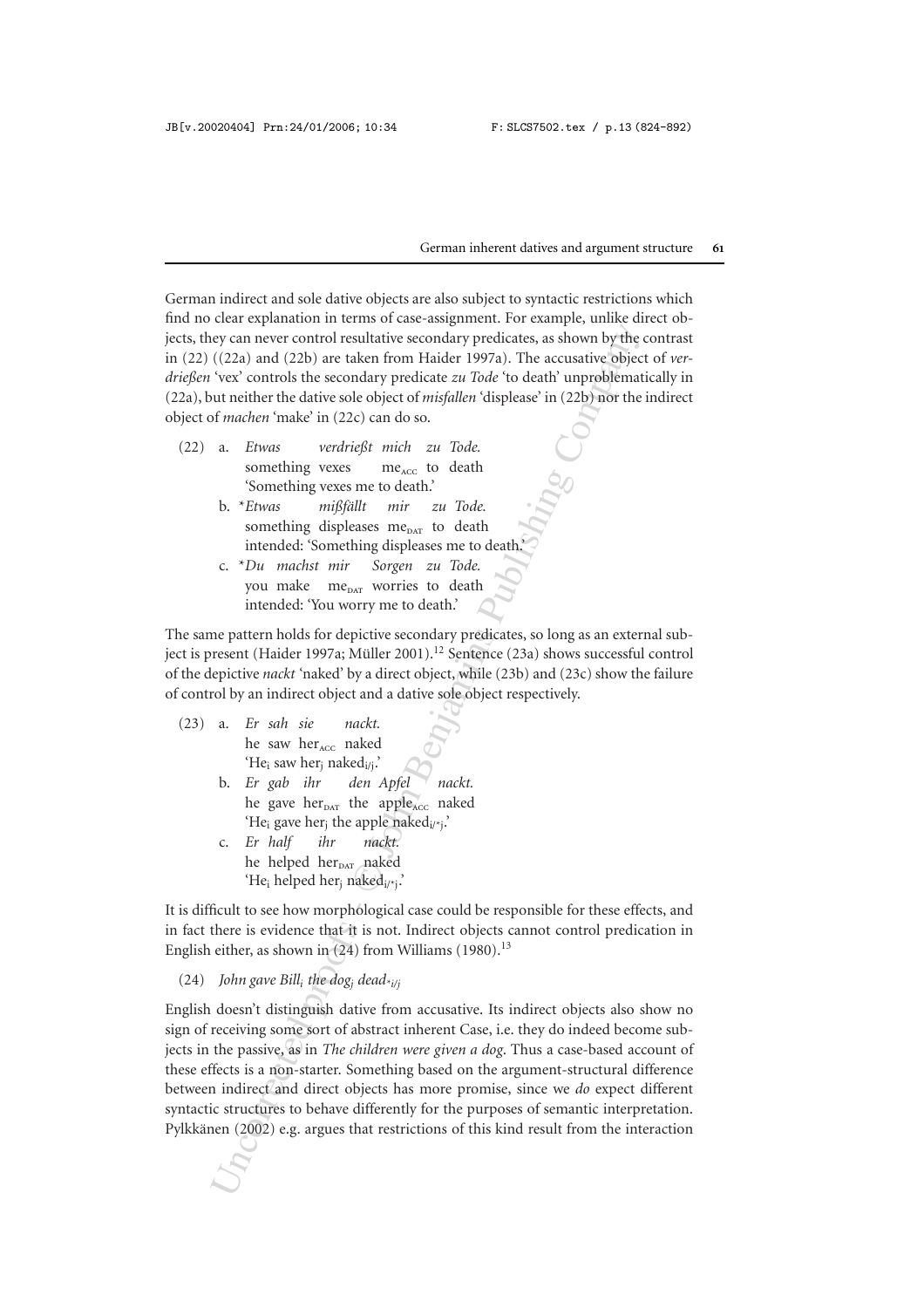between applicative syntax and the semantic integration of the secondary predicate with the rest of the clause. Specifically, she claims that if the depictive were attached in the right place in the structure to modify the applicative argument, it would result in a type mismatch. For the full details, see Pylkkänen (2002:26–31).

Another restriction on indirect and sole dative objects comes with nominalizations. In German, much as in English, these can be accompanied by a genitive DP realizing one of the arguments of the underlying verb. Maling (2001) notes that when that verb is a normal transitive, the genitive can be interpreted as either the subject or the object, as in (25a) and (25b) respectively.

| (25) | a. Die Rettungen der Küstenwache verlaufen in der Regel ohne                |  |  |  |  |  |  |  |
|------|-----------------------------------------------------------------------------|--|--|--|--|--|--|--|
|      | [the coast-guard] <sub>GEN</sub> proceed in the rule without<br>the rescues |  |  |  |  |  |  |  |
|      | Zwischenfälle.                                                              |  |  |  |  |  |  |  |
|      | incidents                                                                   |  |  |  |  |  |  |  |
|      | 'Rescues by the coast-guard proceed as a rule without incident.'            |  |  |  |  |  |  |  |
|      | b. Die Rettung des Heißluftballonfahrers verlief<br><i>ohne</i>             |  |  |  |  |  |  |  |
|      | the rescue [the balloonist] $_{\text{GEN}}$<br>proceeded without            |  |  |  |  |  |  |  |
|      | Zwischenfall.                                                               |  |  |  |  |  |  |  |
|      | incident                                                                    |  |  |  |  |  |  |  |
|      | 'The rescue of the balloonist proceeded without incident.'                  |  |  |  |  |  |  |  |
|      |                                                                             |  |  |  |  |  |  |  |

However, as Maling points out, the genitive cannot be interpreted as an argument that would appear as a dative with the underlying verb. Thus the priest in (26a) can only be the one helping, not the one being helped:

|    | (26) a. die Hilfe des Priesters                        |
|----|--------------------------------------------------------|
|    | the help [the priest] $_{\text{GEN}}$                  |
|    | 'the priest's help' $\neq$ 'help given to the priest'  |
| b. | das Schenken des Jungen                                |
|    | the giving $[the body]_{GEN}$                          |
|    | 'the giving of the boy' $\neq$ 'the giving to the boy' |
|    |                                                        |

at place in the structure to modify the applicative argument, it would<br>interact proofs the applicative argument, it would interact for for full details, see Pylikkiner (2002-26-31). Order restriction on indirect and so le Now, one might think that this is just another instance of the phenomenon found in the passive. I.e. maybe nominalization is like passivization in that it absorbs the structural case assigned by the verb, forcing the direct object to raise to a higher position to get structural case. The difference would be that the position is Spec-DP and the case is genitive. As with the passive, dative case fails to be absorbed, so raising to the genitiveassigning position is not possible. However, the parallel with the passive breaks down in one crucial point. The passive is still possible with a verb that takes a dative object, with that object simply remaining dative rather than becoming the nominative subject (as in sentences  $(2c)$  and  $(3c)$ ). If the failure of dative arguments to be realized as genitives with nominalizations were really the same sort of thing, we would expect them to be able to surface there as datives as well. However, as the sentences in (27) show, they cannot. Dative arguments simply cannot be realized directly in nominalizations.<sup>14</sup>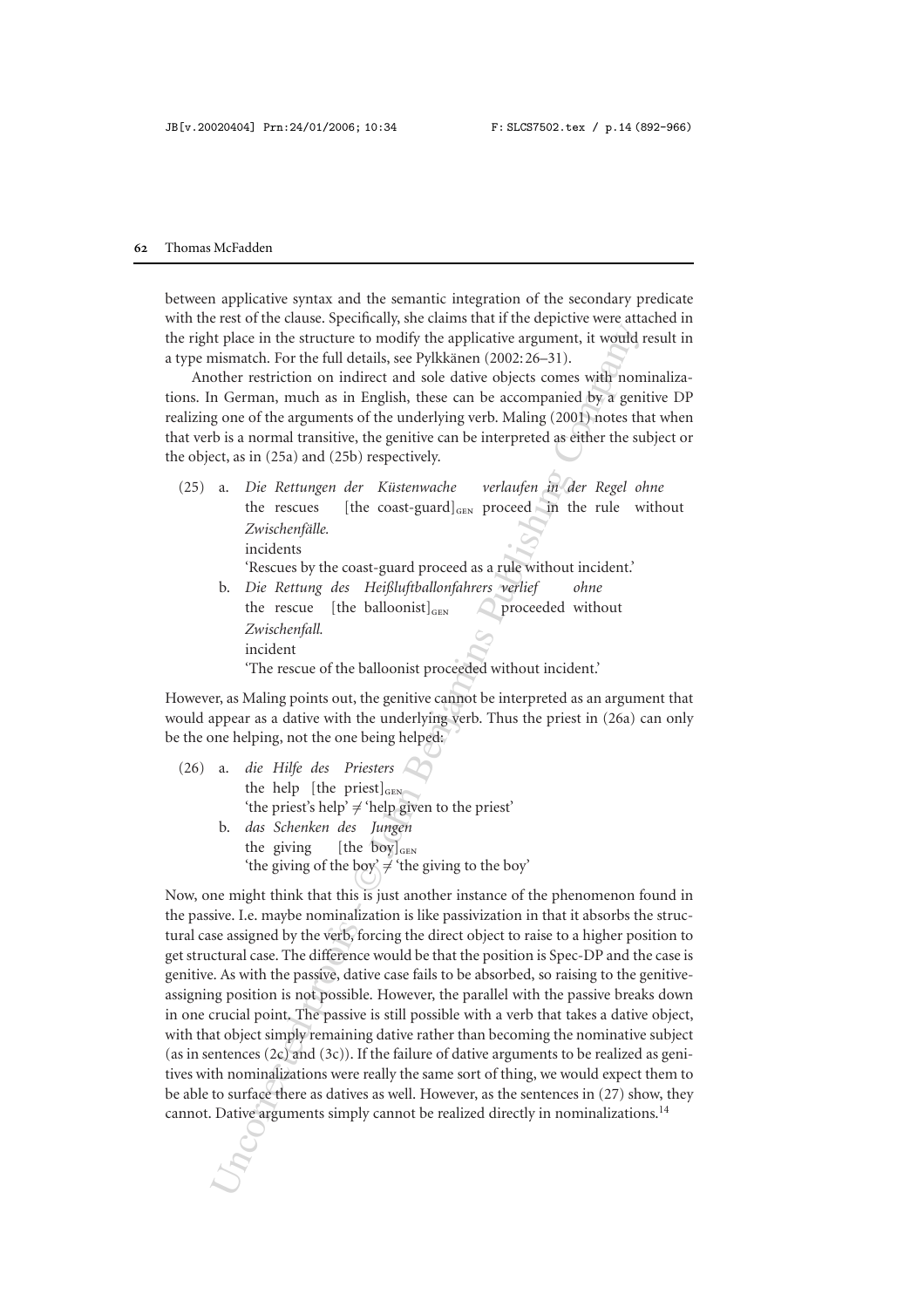#### (27) a. \**die Hilfe dem Priester* the help [the priest] $_{\text{DATA}}$ b. \**das Schenken dem Jungen* the giving [the boy] $_{\text{part}}$

So we need a non-case explanation for these facts, and one interesting possibility is suggested by the account being proposed here. If datives of this kind are not directly selected by the lexical verb itself, but introduced by an applicative head, we can simply claim that that head is missing in the structure that is nominalized. Daniel Hole (p.c.) notes that datives are possible in nominalizations if they are essentially compounded to form a single word with the verb, as in (28a) and (28b). Crucially, one can show that this type of nominalization applies to a much larger chunk of structure, a phrasal portion of the extended verbal projection rather than just the verb. For example, it can include adverbial material as well, as in (28c).

- (28) a. *das Dem-Priester-Helfen*
	- b. *das Dem-Jungen-Schenken*
	- c. *das Dem-Priester-zweimal-Helfen*
	- d. *das Dem-Jungen-einen-Hund-Schenken*

That this is a different phenomenon than the sort of examples in (25) is further shown by the fact that when the direct object is included, it shows up accusative, not genitive (see (28d)). The material we're seeing here is not appearing *with* the nominalized verb like the genitives in (25) and (26), but rather is part of what has been nominalized. Since something much larger is being nominalized, it is not surprising that the datives are allowed to appear. Other syntactic phenomena with which dative arguments show restrictions similar to those here are the formation of synthetic compounds and the middle construction. See Maling (2001) as well as Baker (1997) and Bayer, Bader, & Meng (2001) for data and discussion.

#### **.** Inherent accusatives

b. <sup>4</sup> An excelent proof is matter than the second at a mon-case explanation for the second at one interesting possible the by-<br>the siving The boy lace that that head is such that that head is missing in the structure tha If the defining characteristic of the arguments we have been talking about so far is their argument structure status and not the fact that they bear dative case, we might expect to find arguments showing the same behaviors but with different case-marking. There is some evidence that this is so. In particular, German also has a small number of verbs that take take an inherent accusative argument (Wegener 1991; Abraham 1995). The clearest examples are the sole arguments of certain verbs of bodily states as in (29). Since structural accusative can only be assigned when there is a higher structural argument (Burzio's Generalization), the accusative here must be inherent. From the relevant standpoint, their active form is already equivalent to the passive of a transitive verb.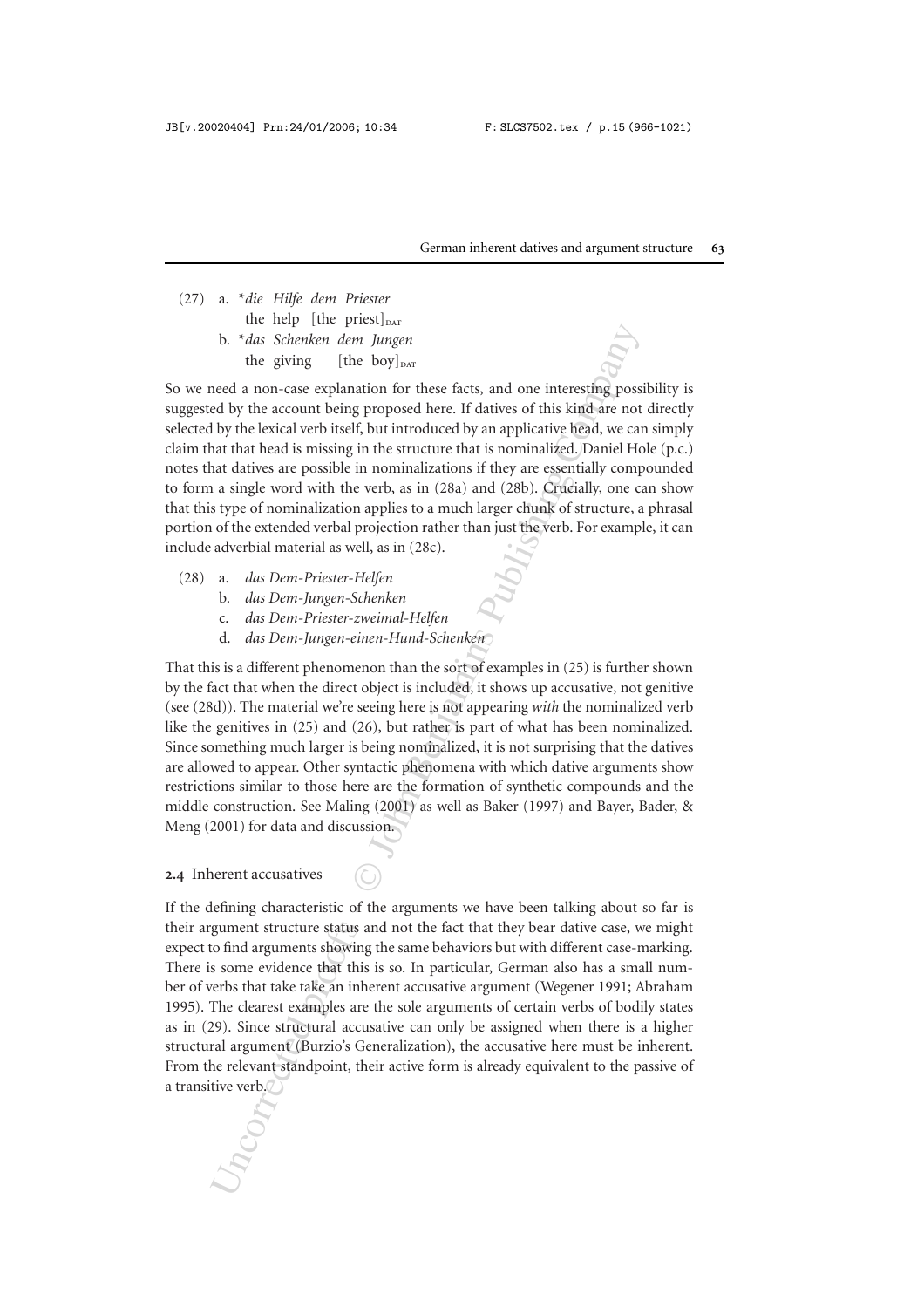(29) a. *Mich friert.* me<sub>ACC</sub> freezes 'I'm freezing.' b. *Mich hungert.* me<sub>acc</sub> hungers 'I'm hungry.'

There is also at least one two-place verb, *interessieren* 'interest', that seems to assign an inherent accusative. Showing that this accusative is inherent is somewhat complicated, because the verb does not allow a passive at all, no matter what case shows up on the relevant argument. Contrast this with the behavior of a superficially similar verb, *ärgern* 'annoy'.

- (30) a. *Mich ärgern solche Leute.* meacc annoy such people 'People like that annoy me.'
	- b. *Mich interessieren solche Leute.* me<sub>Acc</sub> interest such people 'People like that interest me.'
- (31) a. *Ich werde von solchen Leuten geärgert.* I<sub>NOM</sub> become by such people annoyed intended: 'I'm annoyed by people like that.'
	- b. \**Ich werde* I become from such *von solchen Leuten interessiert.* people interested intended: 'I'm interested by such people.'
	- c. *Mich wird* me becomes from such people interested *von solchen Leuten interessiert.* intended: 'I'm interested by such people.'

A plausible explanation for the fact that the passive is completely out is that the nominative argument with *interessieren* is not an external argument. It would then be like *gefallen* 'like/please', which seems to be parallel in every way except that the experiencer argument is dative. If this is correct for *interessieren*, then the accusative argument is actually introduced higher in the structure than the nominative. So again, even in the active, an accusative in that position can only be inherent.<sup>15</sup>

Tra freezing."<br>
The freezing."<br> *Mdh hungert.*<br> *Meta hungers*<br>
The hungers<br>
The hungers<br>
The hungers<br>
The hungers<br>
The hungers<br>
The hungers<br>
The hungers<br>  $\frac{1}{2}$  are the decrease and allow a passive at all, no matter w Of course, the traditional GB theory of inherent case can handle the fact that these arguments do not become subjects. If the accusative here is inherent, it will block raising to subject just as well as inherent dative would. The thing to notice, then, is that these inherent accusative arguments again behave syntactically and semantically like the datives we have been discussing so far and unlike structural accusative objects. Semantically, they are all animate experiencers, and syntactically, they fail to control resultative secondary predication, just like the datives.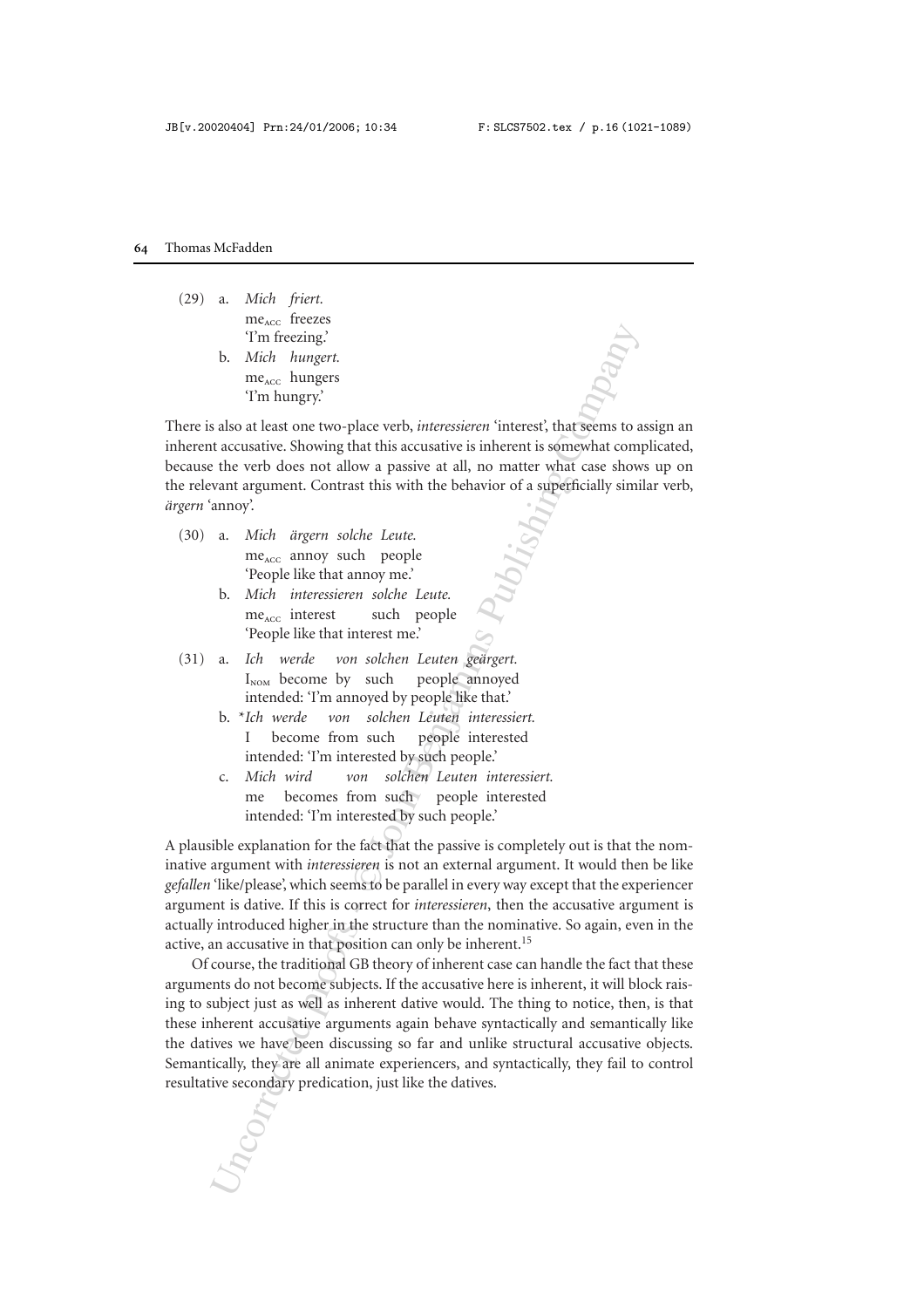- (32) a. \**Mich friert zu Tode.* me freezes to death intended: 'I'm freezing to death.'
	- b. \**Mich hungert zu Tode.* me hungers to death intended: 'I'm starving to death.' c. \**Es interessiert mich zu Tode.* it interests me to death
		- intended: 'It interests me to death.'

This would be unexpected if these arguments were structurally just direct objects. We can always say that what they have in common with datives is special case-assignment, but unlike the datives, there is no purely morphological evidence for this. On the other hand, if the crucial property underlying all of this behavior is argument-structural status, it need not come as a surprise that there is some irregularity in the case-marking that shows up.

In this section I have endeavored to show that dative sole objects and indirect objects in German have more in common than just their case-marking and the fact that they cannot become subjects. Evidence from semantics, argument alternations and certain syntactic restrictions all point towards an analysis whereby they represent an argument type that is structurally distinct from direct objects. In the next section I will argue that it is this argument-structural status and not the case-marking that is the defining property of this class, and that the inherent case account of the subjecthood restriction must be abandoned.

#### **. Against a case-based account**

intended: Trn freezing to death:<br>
b. "Mids hunger zar Tode.<br>
incorrect and Tode.<br>
incorrect and Tode.<br>
incorrect and Tode.<br>
incorrect and Tode and incorrect and The star-incorrect and The angularity of death.<br>
incorrected We have seen that there is more that distinguishes indirect objects and dative sole objects from direct objects than just the way they receive case, and that there is reason to posit a distinct argument structure position for them. We are now in a position to consider what the real defining characteristic of these arguments is. Does their special syntactic status derive from the fact that they receive dative case, or is this case rather just another reflection of their distinctive argument-structural status? The semantic and syntactic patterns described in Section 2 certainly point towards the latter, but we have seen nothing so far to directly challenge the idea that case is what keeps dative objects from becoming subjects. In this section I will argue that here, too, case is not what is relevant. Thus we will be able to say quite generally about these arguments that morphological case is reflecting the syntactic structure, not steering the derivation.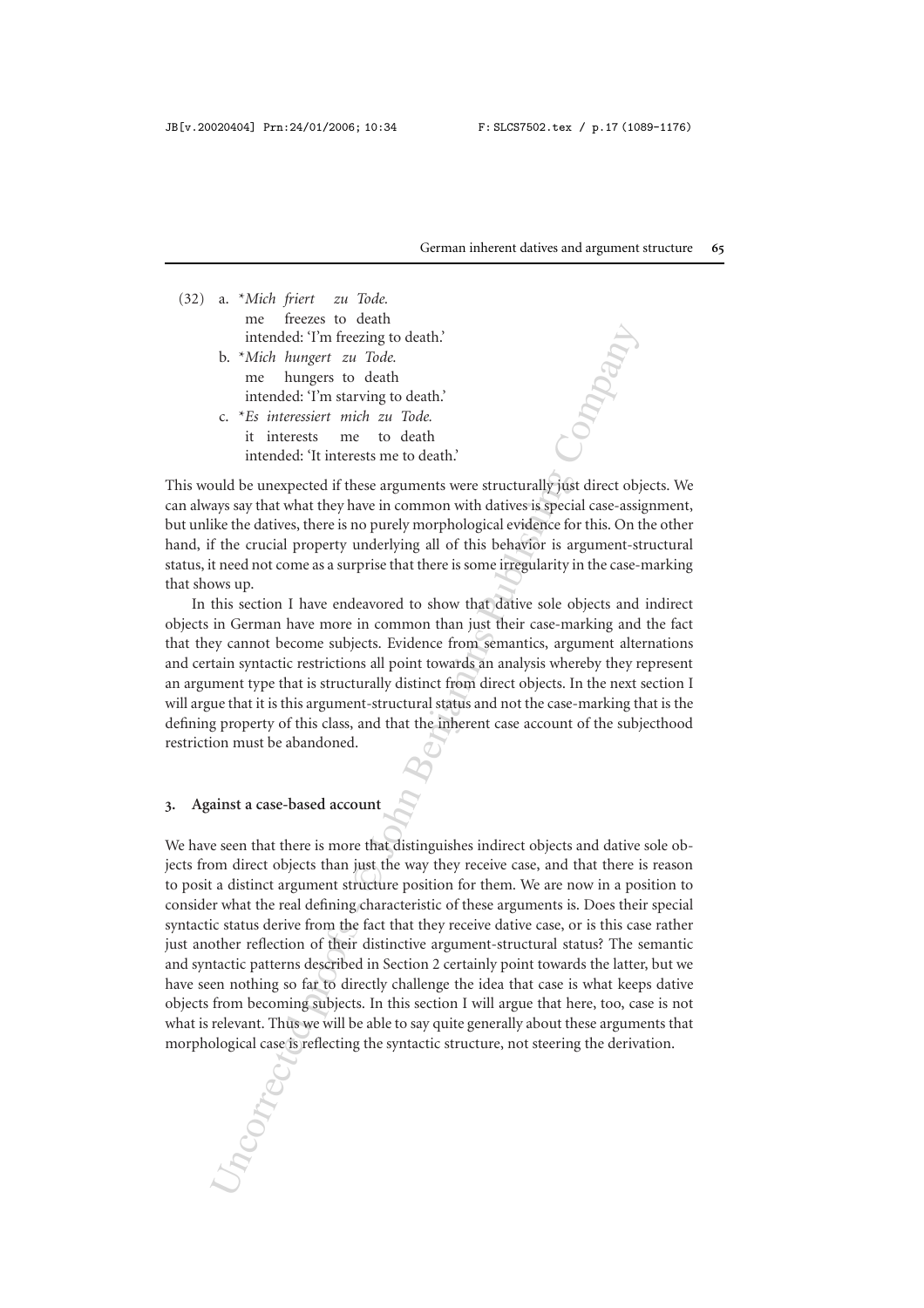#### **.** Separating movement from case

used in the Introduction, a large body of research since the lare 1980s<br>calced oridence against the GB connection between morphological case<br>ent. Partially in response to this, Chomsky has made a series of finodit<br>Chomsky As discussed in the Introduction, a large body of research since the late 1980s has accumulated evidence against the GB connection between morphological case and DP movement. Partially in response to this, Chomsky has made a series of modifications to his Case theory, with the result that now "Case assignment is divorced from movement" (Chomsky 2001:17).<sup>16</sup> In particular, Chomsky (2001) argues that case-checking is handled in situ by Agree, while potential movement is triggered by the EPP. This move is motivated at least in part by the desire to retain some connection between abstract syntactic Case and morphological case-marking. An alternative sometimes proposed (see Freidin & Sprouse 1991, and the discussion of Icelandic below) is to claim that syntactic Case is still responsible for movement, but is, at least at some times and in some languages, divorced from the morphological case that appears.<sup>17</sup> No matter which of these options is chosen, the connection between morphological case and movement that was central to the GB account of datives is broken. While many other phenomena under the purview of Case theory (e.g. normal passives, ECM and raising infinitives) can be made to work reasonably well in terms of abstract Case without reference to morphology, inherent case cannot. The whole point after all was the connection between special morphology and special syntax. In looking at what has led to this shift, I will focus on facts and issues that are directly relevant to the behavior of dative arguments, directing the reader to Yip, Maling, & Jackendoff (1987); Marantz (1991); Harley (1995a, b); Schütze (1997); Sigurðsson (1989, 2003); McFadden (2004) and references cited there for additional data and discussion leading to this conclusion.

The biggest problem for a case-theoretic account is that dative and other oblique cases actually do not block raising to subject in a number of languages. Best known among these is of course Icelandic, which is especially convenient for our purposes because its case-marking patterns are so similar to those in German. As in German, if a verb with a sole dative object is passivized, the object remains dative and fails to trigger verb agreement (Icelandic data are from Sigurðsson 2003).

(33) a. *Við hjálpaðum stelpunum.* We helped  $[girls.$ the] $_{\text{part}}$ 'We helped the girls.' b. *Stelpunum*  $[girls.$ the $]_{\text{part}}$  was helped *var hjálpað.* 'The girls were helped.'

However, in Icelandic such datives pass a series of tests for subjecthood, for example, being realized as PRO in non-finite clauses, as in (34a). Sentence (34b) shows that this is not the case for German.<sup>18</sup>

(34) a. *Ég* I *vonaðist* hoped *til* for [*að* to *verða* be *hjálpað.* ] helped (i.e. to pro:dat be helped) 'I hope to be helped.'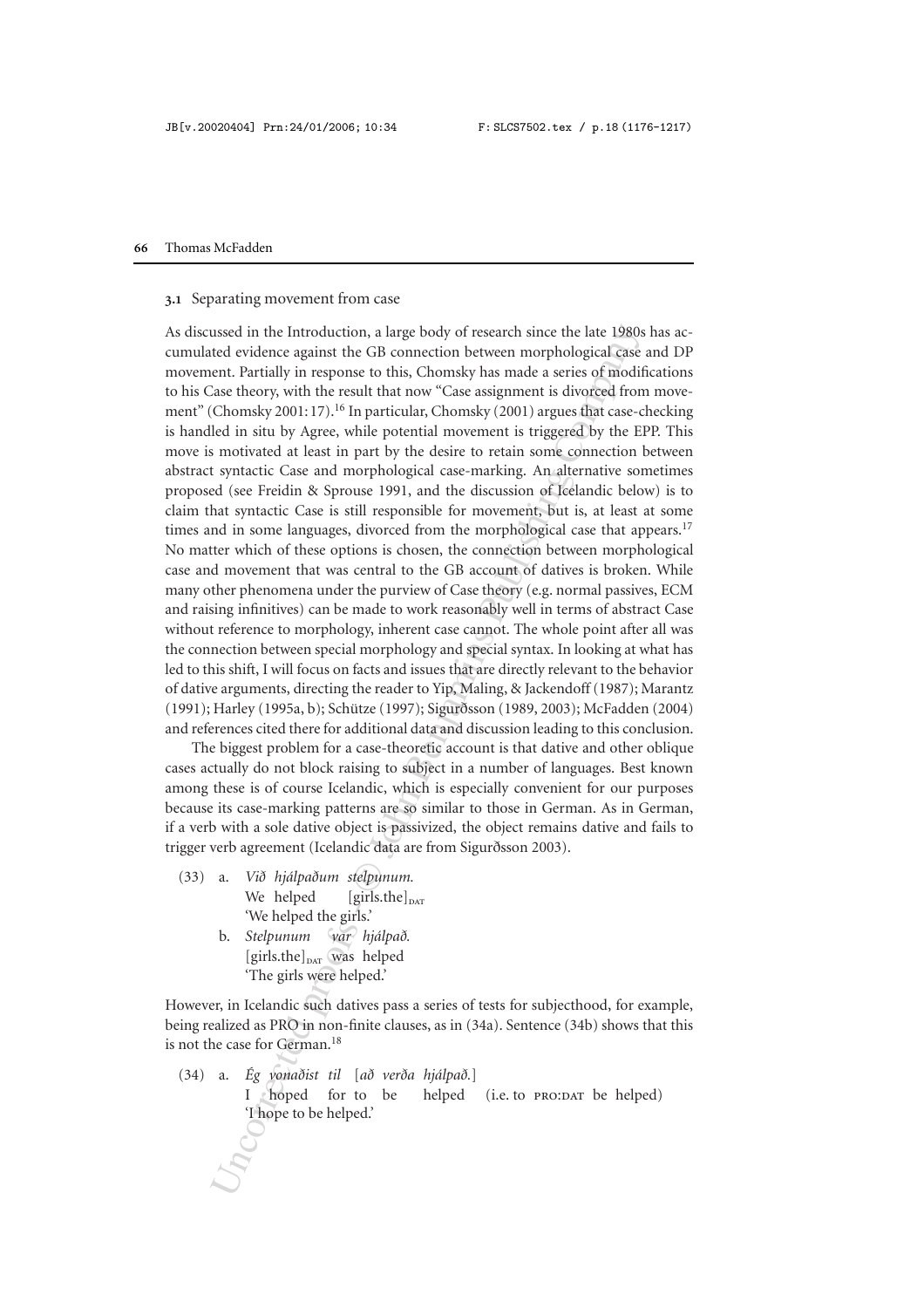German inherent datives and argument structure 67

#### b. \**Ich hoffte* , [*geholfen zu werden.* ] I hoped helped to be  $(i.e. *pro: par helped to be)$ intended: 'I hope to be helped.'

The same applies to datives with verbs that have no external argument in the active, e.g. *lika* 'like' or *batna* 'recover (from an illness)'. Now, if it were really the special assignment of dative case that blocked raising to subject, then Icelandic and German would behave alike. Since they do not, we have some explaining to do.

intended: Those to be helped.<br>
The maplisar to athress with webs that have no external argument in the<br>
"like" or hetara 'recover (from an illness): Now, if it were really the<br>
"like" or hetara 'recover (from an illness): One response to this set of facts is to say that Icelandic and German simply have different case systems (see Belletti 1988; Freidin & Sprouse 1991, and much subsequent work). Specifically, in Icelandic the morphological dative case assigned by verbs like *hjálpa* 'help' is not sufficient to satisfy the requirement for Case licensing. Thus a DP like *stelpunum* 'the girls' in (33b) has to move to subject position in order to get abstract nominative, in effect getting one abstract case and one morphological case. However, this doesn't actually explain the difference between German and Icelandic. It stipulates it and does so in a way that significantly weakens the GB inherent case explanation of the German facts. If case morphology and movement can be divorced in one language, it is difficult to see how we can use the same morphology to actually *explain* movement or non-movement in another. Of course, matters would be different if the difference in subjecthood could be correlated with a morphological difference in the languages. If, for example, dative arguments always became nominative when raising to subject in Icelandic, then we could construct an account that supports the inherent case theory. The problem is, German and Icelandic are strikingly similar in the determination of case-marking for various argument types. Even in instances like the sentences being discussed, where they differ in determining which argument is subject, they follow essentially the same rules for determining which will be nominative, which accusative and so forth (see McFadden 2004:Ch. 2 for data and discussion).

#### **.** How are German and Icelandic really different?

Motivated by these data, Sigurðsson (1992, 2003, etc.) has argued that movement is not driven by case, and that there must be some other difference between German and Icelandic. One thing which sets the two languages apart, and which has received much attention of late (see e.g. Boeckx 2000; Fanselow 2002; Sigurðsson 2003, 2004a, b; Stepanov 2003), is person agreement. In clauses with a dative above a nominative, the verb can agree with the nominative in number only in Icelandic, not in person. In German, it agrees fully with the nominative (examples from Sigurðsson 2004b).

- (35) a. *Honum mundu* him<sub>dar</sub> would.3pl always like they<sub>NOM</sub> *alltaf líka þeir.* 'He would always like them.'
	- b. \**Honum munduð alltaf líka þið*  $\lim_{\text{part}}$  would.2pl always like you<sub>nom</sub> intended: 'He would always like you.'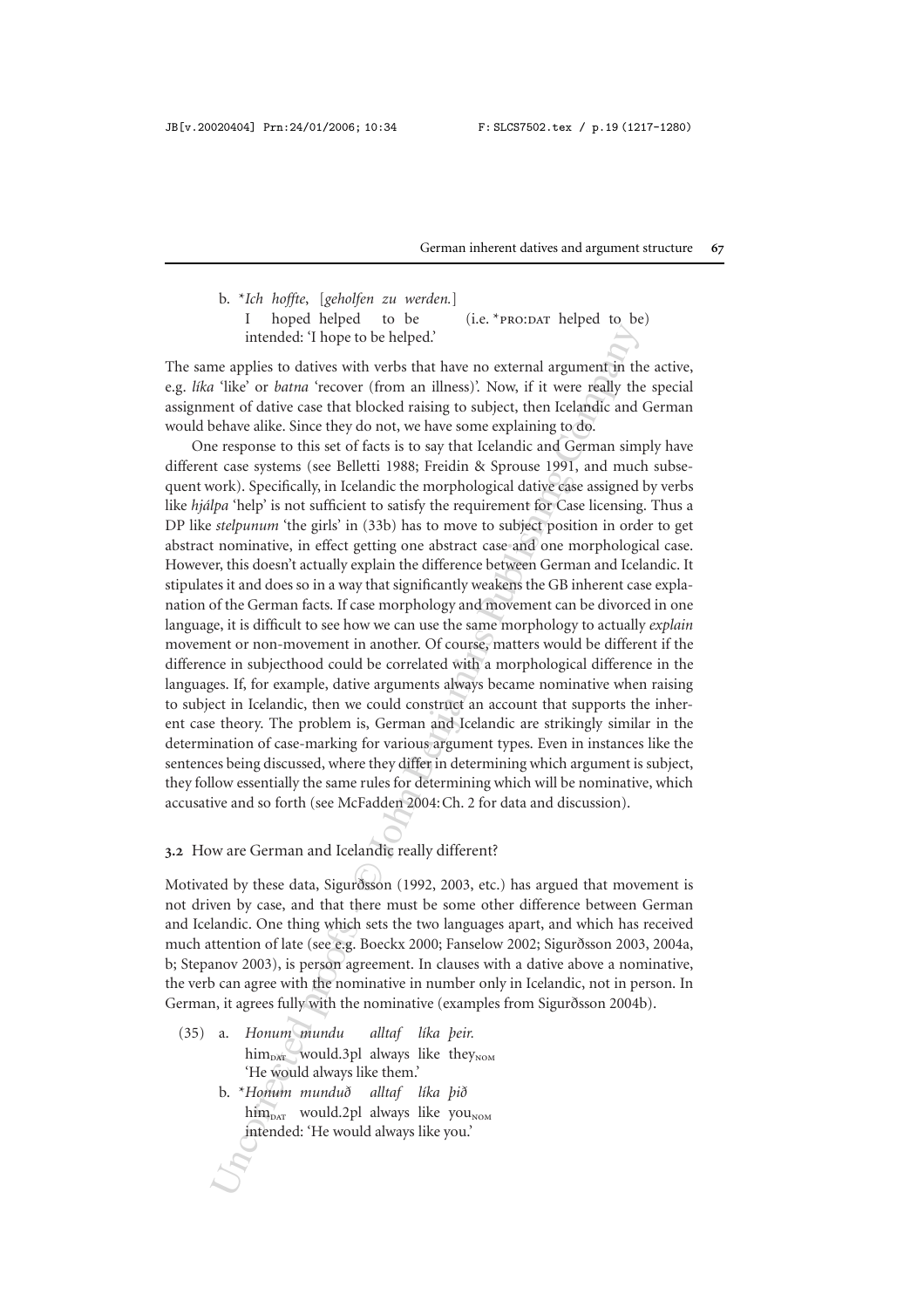- c. \**Honum mundum alltaf líka við* him<sub>dar</sub> would.1pl always like we<sub>nom</sub> intended: 'He would always like us.'
- (36) a. *Ihm* him<sub>dat</sub> would.3pl they<sub>nom</sub> always like *würden sie immer gefallen.* 'He would always like them.'
	- b. *Ihm* him<sub>dar</sub> would.2pl you<sub>nom</sub> always like *würdet ihr immer gefallen.* 'He would always like you.'
	- c. *Ihm*  $\operatorname{him}_{\operatorname{bar}}$  would.1pl we<sub>nom</sub> always like *würden wir immer gefallen.* 'He would always like us.'

Sigurðsson (2004b) proposes that examples like (35b) are bad because the dative argument actually triggers abstract person agreement, blocking the nominative object from doing so. In German the dative argument does not trigger this agreement, so the nominative is free to do so. It is this abstract agreement relationship that is taken to be correlated with movement and subjecthood, not case.

intended: "He would always like us."<br>
a. *flmm* winden size immer gefallen.<br>
him<sub>nea</sub> would.3pl they<sub>was</sub> always like<br>
"He would always like them."<br>
b. *flmm* winder in the mimner gefallen.<br>
The would always like them."<br> There is actually very good evidence that German and Icelandic differ in terms of subject movement, but with all subjects, not just datives. An interesting pattern emerges when we consider some of the other tests that have been used to show that Icelandic quirky datives are subjects. Like nominative subjects and unlike clear direct objects, they can occupy the position immediately after the verb in inversion contexts (see (37)), they can occupy the initial position in ECM clauses (see (38)), and they can move into the matrix clause in subject raising constructions (see (39)). In each pair of examples (from Sigurðsson 1992), the first sentence shows the behavior with a nominative, the second with a quirky dative.

- (37) a. *Hefur hún* has  ${\rm she}_{\rm\scriptscriptstyle NOM}$  seen picture.the *séð myndina?* 'Has she seen the picture?'
	- b. *Hefur henni leiðst bókin?* has her<sub>par</sub> bored book.the 'Has she found the book boring?'
- (38) a. *Ég tel* I believe her<sub>acc</sub> have seen picture.the *hana hafa séð myndina.* 'I believe her to have seen the picture.'
	- b. *Ég tel henni hafa leiðst bókin.* I believe her<sub>DAT</sub> have bored book 'I believe her to have found the book boring.'
- (39) a. *Hún virðist hafa séð myndina.* she<sub>nom</sub> seems have seen picture.the 'She seems to have seen the picture.'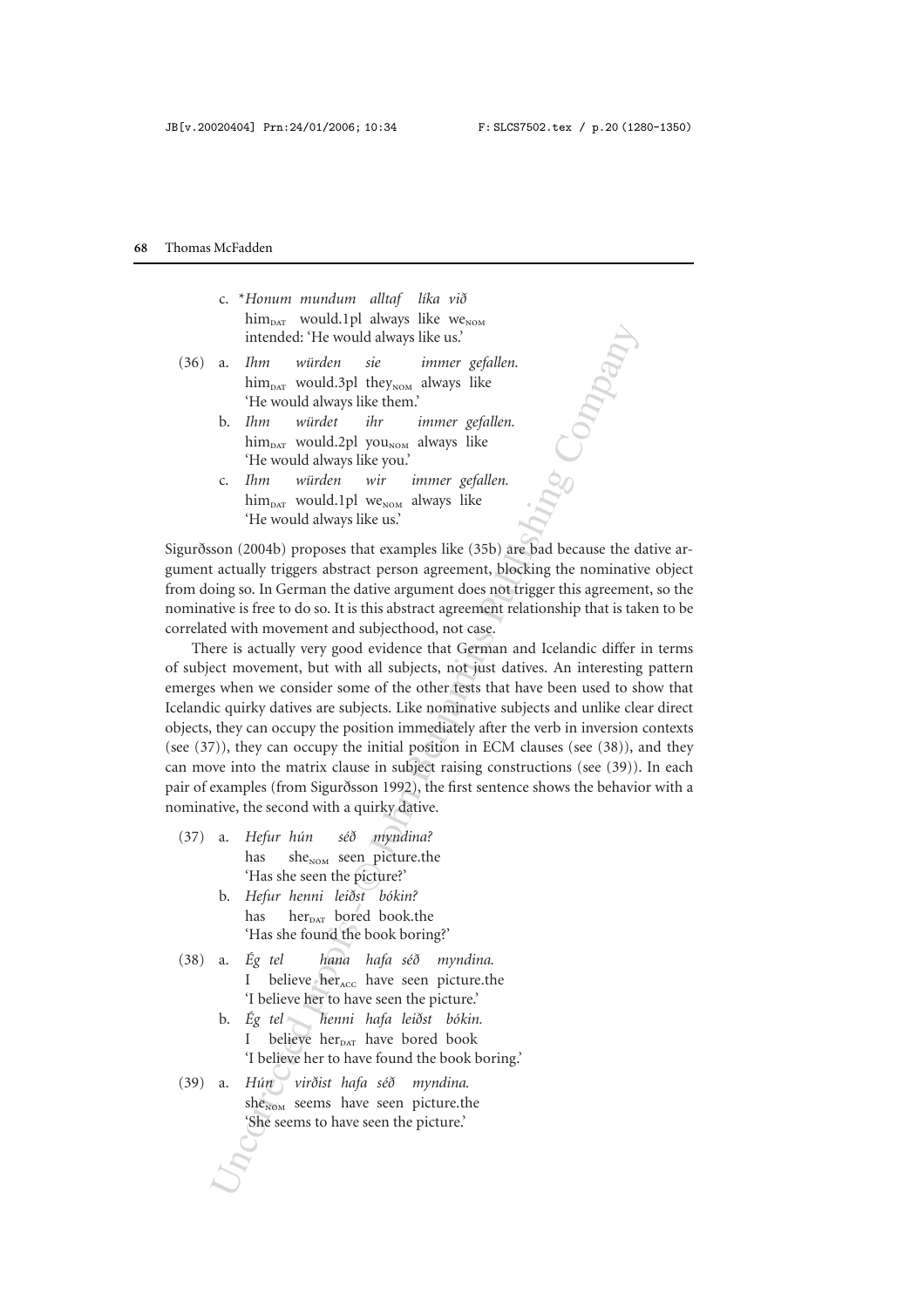b. *Henni virðist hafa leiðst bókin.* her<sub>par</sub> seems have bored book.the 'She seems to have found the book boring.'

What is interesting is that it is not the case that German datives fail these tests, but rather that the tests are simply not applicable.

First, in inversion contexts, the position immediately following the finite verb is not restricted. Datives can indeed appear there, but so can just about anything else.

|  |                                  |  |                                |  |  | (40) a. Hat die Frau das Bild gesehen?                                                                                  |  |
|--|----------------------------------|--|--------------------------------|--|--|-------------------------------------------------------------------------------------------------------------------------|--|
|  |                                  |  | has the woman the picture seen |  |  |                                                                                                                         |  |
|  | 'Has the woman seen the picture? |  |                                |  |  |                                                                                                                         |  |
|  |                                  |  |                                |  |  | 1. $H_{11}$ $H_{22}$ $H_{23}$ $H_{14}$ $H_{25}$ $H_{26}$ $H_{27}$ $H_{28}$ $H_{29}$ $H_{20}$ $H_{21}$ $H_{22}$ $H_{23}$ |  |

- b. *Hat das Bild* has the picture not at least *nicht zumindest eine Frau* one woman seen *gesehen?* 'Hasn't at least one woman seen the picture?'
- c. *Hat der Frau* has [the woman] $_{\text{DATA}}$  the picture liked *das Bild gefallen?* 'Did the woman like the picture?'

The seems to have found the book boring.<br>
The seems to have found the book boring.<br>
She seems to have the case that German datives fail these tas simply not applicable. This is a reached appear there, but so can just abou Second, German lacks Icelandic- and English-style ECM entirely. It allows non-finite clauses with overt subjects to be embedded below causative and perception verbs, but this is a distinct construction involving a smaller embedded structure.<sup>19</sup> In these structures as well, there is no designated subject position where datives cannot appear.

- (41) a. *Ich lasse der Frau* I let [the woman]<sub>DAT</sub> the picture give *ein Bild geben.* 'I'll have a picture given to the woman.'
	- b. *Ich lasse mir diese Frechheit nicht gefallen.* I let me this insolence not like 'I won't take this insolence.'

Third, with raising predicates like *scheinen* 'seem', any constituent can raise out of the embedded clause to the initial position (examples from Ebert 1975).

- (42) a. *Die Einbrecher scheinen die Schreibmaschine gestohlen zu haben.* the burglars appear [the typewriter]
<sub>Acc</sub> stolen to have 'The burglars appear to have stolen the typewriter.'
	- b. *Die Schreibmaschine scheinen die Einbrecher gestohlen zu haben.* [the typewriter]<sub>Acc</sub> seem the burglars stolen to have roughly: 'The typewriter seems to have been stolen by the burglars.'
	- c. *Gestern scheinen die Einbrecher die Schreibmaschine gestohlen zu* yesterday seem the burglars [the typewriter]<sub>ACC</sub> stolen to *haben.*

have

roughly: 'It was yesterday that the burglars appear to have stolen the typewriter.'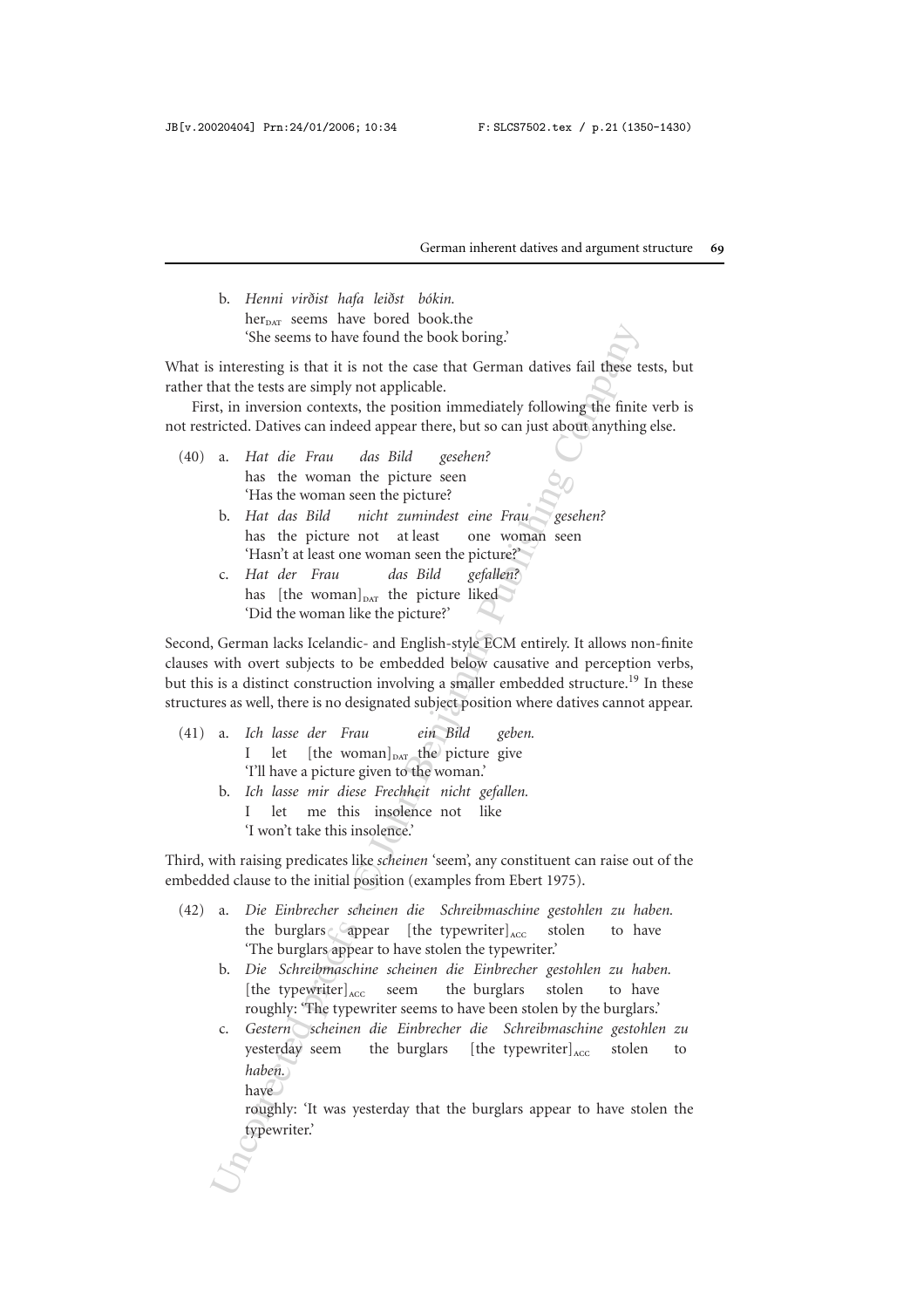These facts all seem to be a reflex of a lack of subject raising in German, not just with datives, but with subjects of all kinds. That is, unlike English and Icelandic, there is no obligatory movement of a nominal argument to a position like Spec-TP. Note that Haider (1993, 1997b, 2000a, b) has repeatedly argued for this for independent reasons. What German does have is V2-related obligatory movement of a topic-like argument to Spec-CP in normal root clauses, which is what we're seeing in (42), and optional scrambling lower down, which seems to be responsible for the various possibilities in (40). Of course, these movements have nothing to do with case, and neither does the movement which Icelandic has and German lacks.

gatory movement of a nominal argument to a position like Spec. TP: N1997, 1997b, 20000, b) has repeatedly a<br>gued for this for independent in the spec. TP: N1997, 1997b, 20000, b) has repeated<br>this particle argue of this f A large part of the difference between Icelandic and German thus has to do with the behavior of subjects in general, not with the handling of datives in particular. However, this still leaves us wondering about the behavior of datives in control infinitives. Do we still need some vestige of GB inherent case theory to handle German here? A number of recent publications have argued that in fact we do not (Fanselow 2002; Barðdal 2002; Barðdal & Eythórsson 2003; Stepanov 2003). As they point out, this is one of only two phenomena where non-nominative arguments behave differently from nominatives in German, but the same as them in Icelandic. The second is coordination reduction. In Icelandic, an oblique subject in the second conjunct can be deleted when the first conjunct has a nominative subject, but in German this is impossible (examples from Fanselow 2002).

- (43) a. *Ég hafði mikið að gera og (mér)*  $I_{\text{nom}}$  had much to do and  $(m_{\text{part}})$  was nevertheless not *var samt ekki hjálpað.* helped 'I had a lot to do, and no one helped.'
	- b. \**Der Mann mag die Bibel und dem Mann* [the man] $_{\text{nom}}$  likes the bible and [the man] $_{\text{bar}}$  pleases the Koran *gefällt der Koran.* intended: 'The man likes the Bible and the Koran pleases him.'

Note then that conjunction reduction in German is not restricted to subjects, but rather can apply generally to arguments that have been fronted to sentence-initial position, as shown by (44a) and (44b). What is interesting is that reduction fails again if the fronted objects disagree in case-marking as in (44c) (examples again from Fanselow 2002).

- (44) a. *Den Arzt* [the doctor]<sub>Acc</sub> supports Hans and [the doctor]<sub>Acc</sub> impedes *unterstützt Hans und den Arzt behindert Maria.* Maria 'Hans supports the doctor, and Maria impedes him.'
	- b. *Dem Arzt* [the doctor]<sub>DAT</sub> helps Hans and [the doctor]<sub>DAT</sub> assists *hilft Hans und dem Arzt assistiert Maria* Maria 'Hans helps the doctor, and Maria assists him.'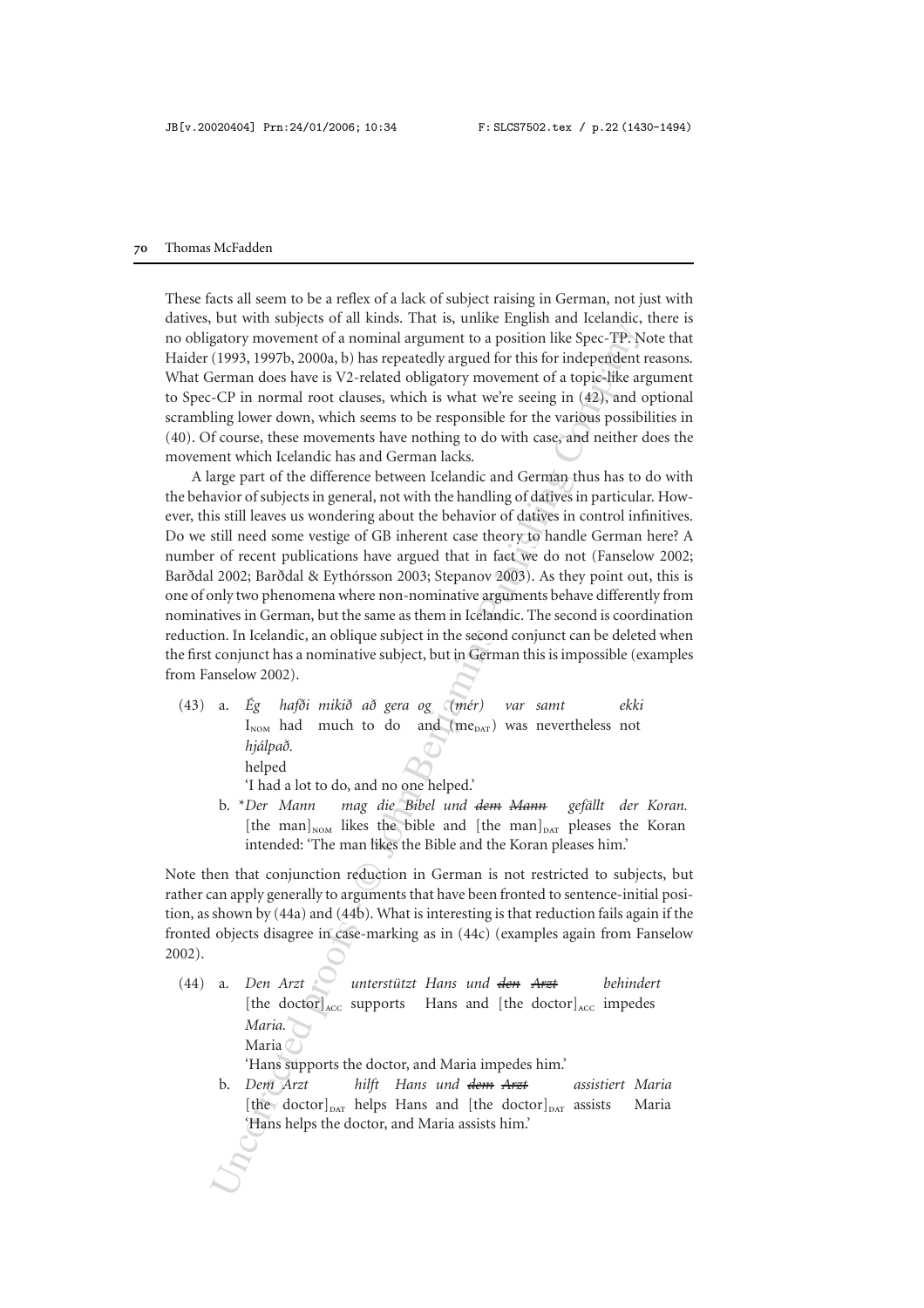German inherent datives and argument structure 71

c. \**Dem Arzt* [the doctor]<sub>DAT</sub> helps Hans and [the doctor]<sub>ACC</sub> supports *hilft Hans und den Arzt unterstützt Maria.* Maria intended: 'Hans helps the doctor, and Maria supports him.'

Fanselow (2002) and Barðdal (2002) thus argue that the problem with (43b) is that there as well the deleted argument does not match the case of its antecedent, not anything directly related to subjecthood. Icelandic differs, then, in not requiring such case-matching. Stepanov (2003) adopts the same proposal and argues that the examples with and without matching reflect different underlying structures. Both are available in Icelandic, but in German only the matching structure is.

What is really interesting is that, as noted by Barðdal (2002), case-matching is relevant to the PRO data as well. It is indeed impossible to have a dative PRO controlled by a nominative matrix subject in German, as in (34b) repeated here as (45a). However, if the antecedent is dative as well, the sentence improves dramatically.<sup>20</sup>

- (45) a. \**Ich hoffte* [*geholfen zu werden.* ] I hoped helped to be  $(i.e. *pro: par helped to be)$ intended: 'I hope to be helped.' b. *Mir gefällt es nicht, nicht geholfen zu werden.*
	- me<sub>dat</sub> pleases it not not helped to be 'I dislike not being helped.'

Thus the problem with (45a) is not a general ban on German datives becoming subjects, or even a specific one on them being replaced by PRO. Morphological case is at work in these examples, but not in the way assumed in the traditional inherent case account. Rather than generally steering movement, it places a matching-constraint on the appearance of certain empty categories in certain languages.

intended: Than helps the doctor, and Maria supports hime<br>
intended: Than helps the doctor, and Maria supports hime<br>
we (2002) and Barodial (2002) thus argue that the problem with<br>
is well the deleted argument docs not matc A number of open questions remain here. Perhaps the most important one is exactly how and when in the derivation the case-matching constraint works, and why it seems to unify conjunction reduction and control infinitival environments. It is to be hoped that an answer to that question would also explain why German has this constraint and Icelandic does not. However, it seems to at least be descriptively correct, whereas the GB inherent Case story is not, since it predicts (45b) to be as bad as (45a). The proper treatment of control infinitives is a matter of consistent and current controversy, (for some recent discussion see Martin 1996; Hornstein 1999; Landau 1999; Manzini & Roussou 2000; Martin 2001; Culicover & Jackendoff 2001; Wurmbrand 2001; Landau 2003; Boeckx & Hornstein 2003) so it is not particularly surprising that it raises questions here as well.

# **. Conclusion**

The development over the past several years of an account of datives in terms of argument structure is highly welcome as a parallel to the research undermining the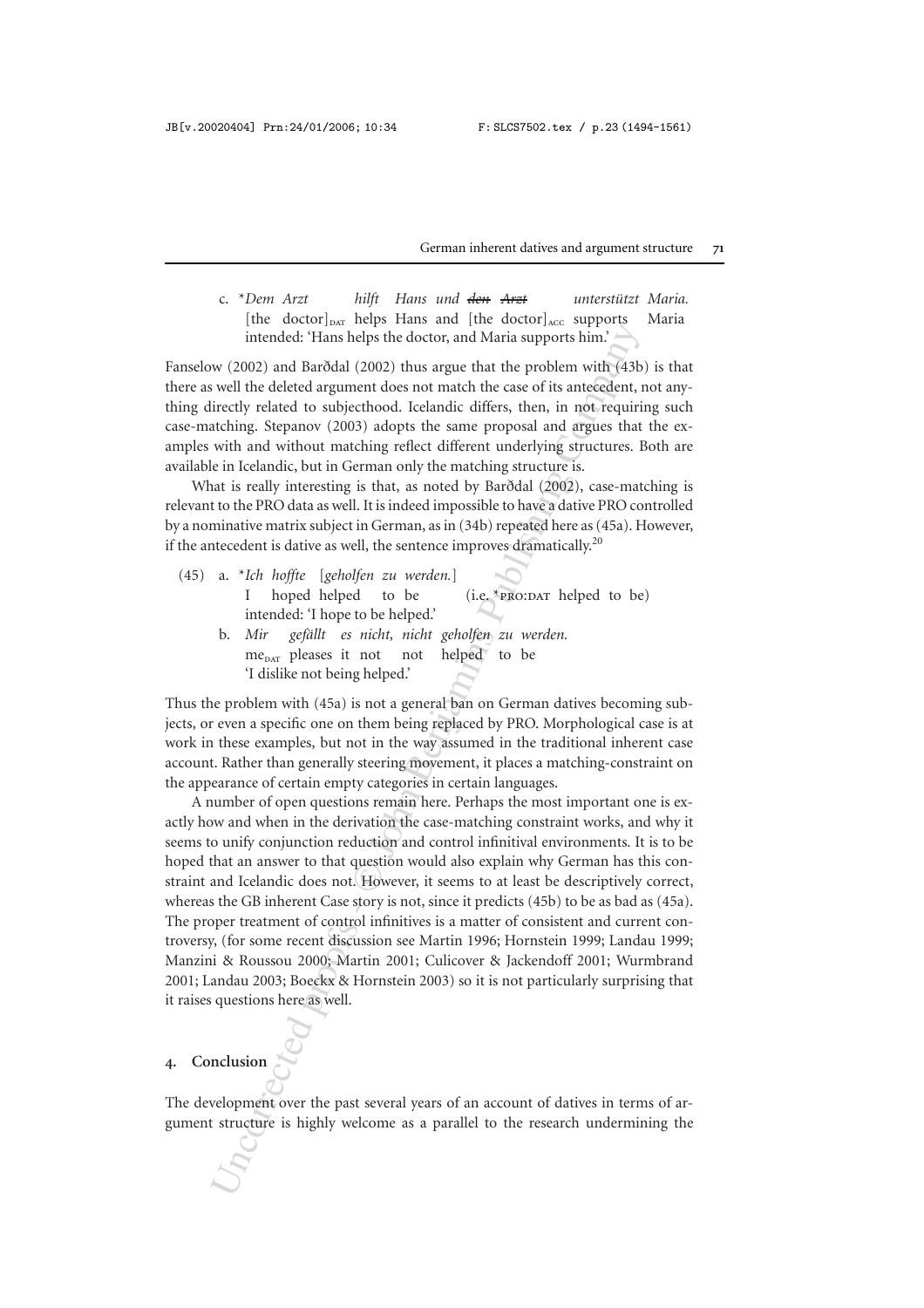connection between case and movement. I have attempted to show here that the two strands can be brought together to create an account of datives that can handle the data from German as well as Icelandic far better than the GB inherent Case theory. Morphological case-marking is not in fact the defining characteristic of these dative objects. Rather, their special status and restricted syntactic behavior derive from the way they are introduced into the argument structure.

om German as well as Icelandic far better than the GB inherent Cage of Gold coloregical cases - marking is not in fact the defining characteristic of chesses are introduced into the argument structure. We are introduced i In fact, the simplest assumption would be that the dative case that these arguments receive is also a reflex of the way in which they are introduced into the structure. That is, we can propose that the Applicative head assigns dative case to the argument that it introduces in its specifier.<sup>21</sup> Note that this allows us to retain the GB explanation for why the dative remains under passivization, at least in spirit. While the dative under this conception is no longer lexical in the sense of being assigned by a feature of particular lexical verbs, it is also not structural, since its assignment depends only on which kind of head the argument is introduced by, not on any other elements in the clausal structure like tense, finiteness or the presence of another argument. This contrasts with the structural accusative, which can only be assigned when there is a higher structural argument within the relevant domain. However we formalize this insight, the conditions for the assignment of accusative will no longer be met when the external argument has been removed via passivization. Since passivization will not change the fact that a given argument was introduced in Spec-ApplP, it is expected that the dative will still be assigned. Note that inherent case phenomena were one of the areas of GB Case theory where there was the most evidence that morphological case drove aspects of the derivation. If the argumentation presented here is on the right track, this would constitute an important step away from that view, and towards one where morphological case interprets the output of the syntax along the lines pursued for morphology in general in work within Distributed Morphology (Halle & Marantz 1993; Embick & Noyer to appear; McFadden 2004).

#### **Notes**

\* I would like to thank Tony Kroch, Dave Embick, Alec Marantz, Andrew McIntyre, Phillippa Cook, Beatrice Santorini and Florian Schäfer for helpful discussion of the ideas presented here, the last two also for native speaker judgments. Thanks also to Daniel Hole and especially an anonymous reviewer for comments and criticisms on an earlier (and far worse) draft.

**.** I will refer to accusatives with normal two-place verbs as direct objects, to datives with twoplace verbs as sole dative objects and to datives with three-place verbs as indirect objects. I will use the term dative objects to refer to the last two together.

**.** It should be pointed out that GB Case theory did not claim that inherent datives were identical to direct objects aside from their case-related properties. Researchers at the time were indeed aware of many other differences. The point is that case was the one factor that was taken to be responsible for their special behavior under passivization. What subsequent research has revealed is that the other differences are more extensive and systematic than was previously realized.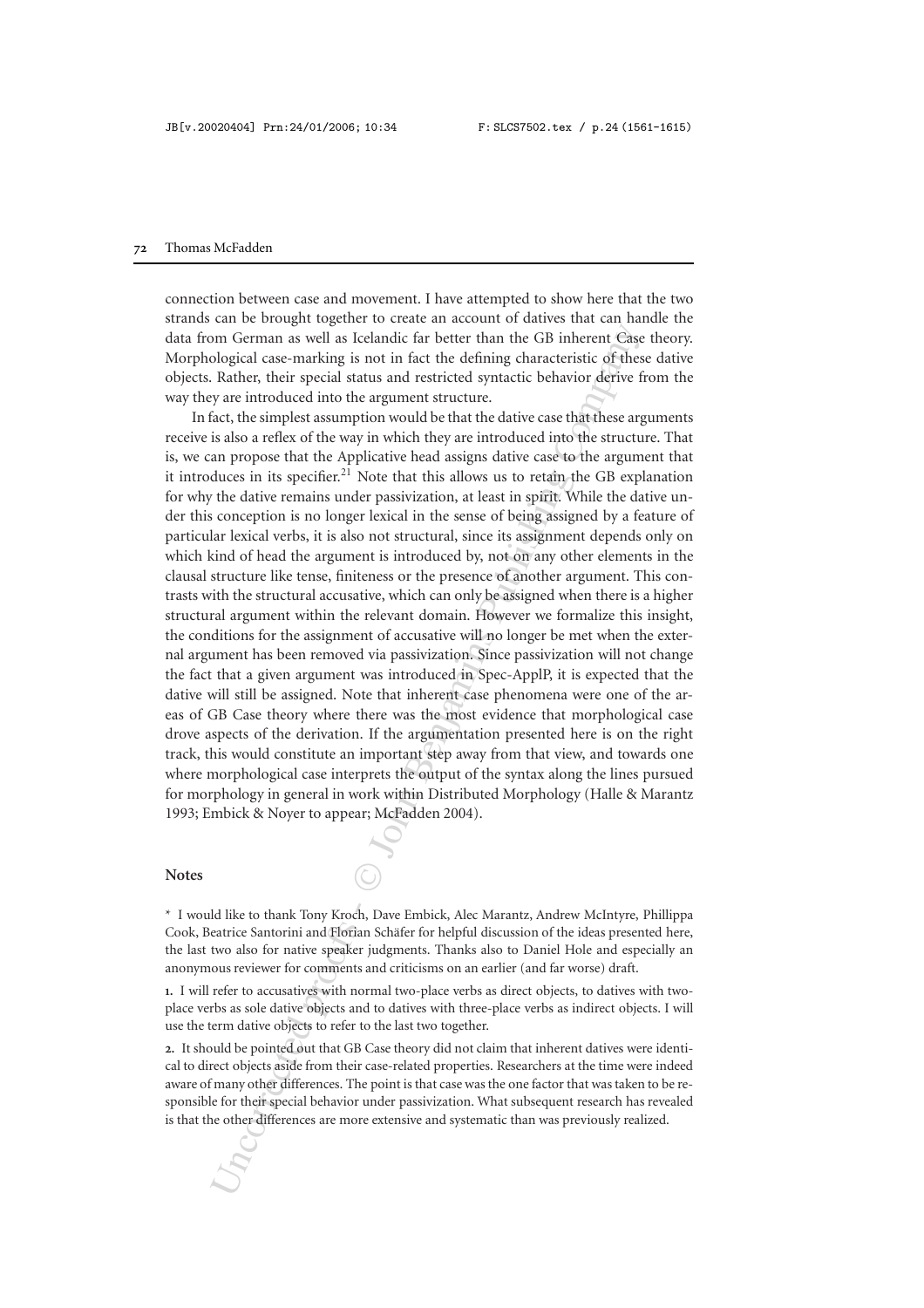**.** The tree obviously abstracts away from questions of detail not directly relevant here like head directionality.

**.** Note that positing a distinct grammatical function in LFG is in general roughly analogous to positing a distinct structural argument position in a GB/Minimalist framework.

**.** Blume (1998) is particularly interesting in this respect, who finds the same semantic types occurring as datives in German, Hungarian, Polish, Rumanian, Tongan, Samoan and Maori.

**.** Recipients and benefactives also have corresponding negative types which we could call deprivees and malefactives. Pertinence datives are descriptively 'affected possessors'. I.e. they are somehow affected by action on something which is interpreted as their possession. That which is possessed is typically realized as the direct object, but it can also be embedded in a PP as in (9b). See Hole (in press) for extensive discussion of the semantics of possessor datives.

**.** As noted in the introduction, so-called low datives seem to be different. Whereas the high datives being discussed here tend to be affected and animate, low datives are typically inanimate and have a locative semantics, thus most recent authors propose a distinct semantic (and syntactic) analysis for them. See the works cited above, especially Cook (this volume) for discussion.

**.** Haider (1985) and Chomsky (1986) did assume that a verb can only assign inherent case to an object that it θ-marks, but the reason for this is to rule out inherent case-assignment in ECM constructions. As indicated in the quote, a dependency on *specific* θ-roles was explicitly denied.

that positing a distinct grammatical function in LFG is in general roughly and<br>a distinct structural argument position in a GHM/mimalls framework,<br>Simual and simulation structural parameter position in a GHM/mimalls frame **.** The exceptions to this are the real candidates for being treated as lexical. This applies to double accusative verbs like *lehren* 'teach' and potentially also to the verbs like *aussetzen* 'expose' which mark the second object dative. Even with this latter group, however, there is evidence for sub-regularity suggesting that they too require an analysis in terms of a distinct argument structure rather than lexical case-assignment (again, see McFadden 2004; Cook this volume; Meinunger this volume).

**.** That a dative should be possible with these verbs is predicted by the analysis of their argument structure sketched above in the discussion of *beglückwünschen* 'congratulate'. In the terms used there, the noun that is 'provided with' the 'X' contained in the verb is syntactically a direct object, thus there is room for an applicative argument in addition to it.

**.** The English translations provided do differ, but this reflects a fact about English (that sentences like *He believes his brother the story* are not possible), not anything about the German sentences themselves.

**.** Müller (2001) shows that datives *can* control depictives under certain circumstances when no external argument is present.

**.** Daniel Hole, p.c., asks whether the reading where *Bill* is dead in (24) might be out simply because a dead person cannot be given anything. However, if we replace *dead* with *naked*, the judgments remain the same. Since naked people certainly can be given things, the problem must indeed lie with the argument structural status of *Bill* .

**.** To realize the role played by the dative, one would have to use a different construction where the argument is introduced by prepositions, as in e.g. *das Schenken des Spielzeugs an den Jungen* 'the giving of the toy to the boy'.

**.** Daniel Hole, p.c., suggests that (31a) is not really the passive pendant to the stative (30a), but rather an eventive passive of something more like *Solche Leute ärgern mich* (*schon seit Tagen* ) 'Such people have been bothering me (for days now)'. In other words, as suggested by the ex-

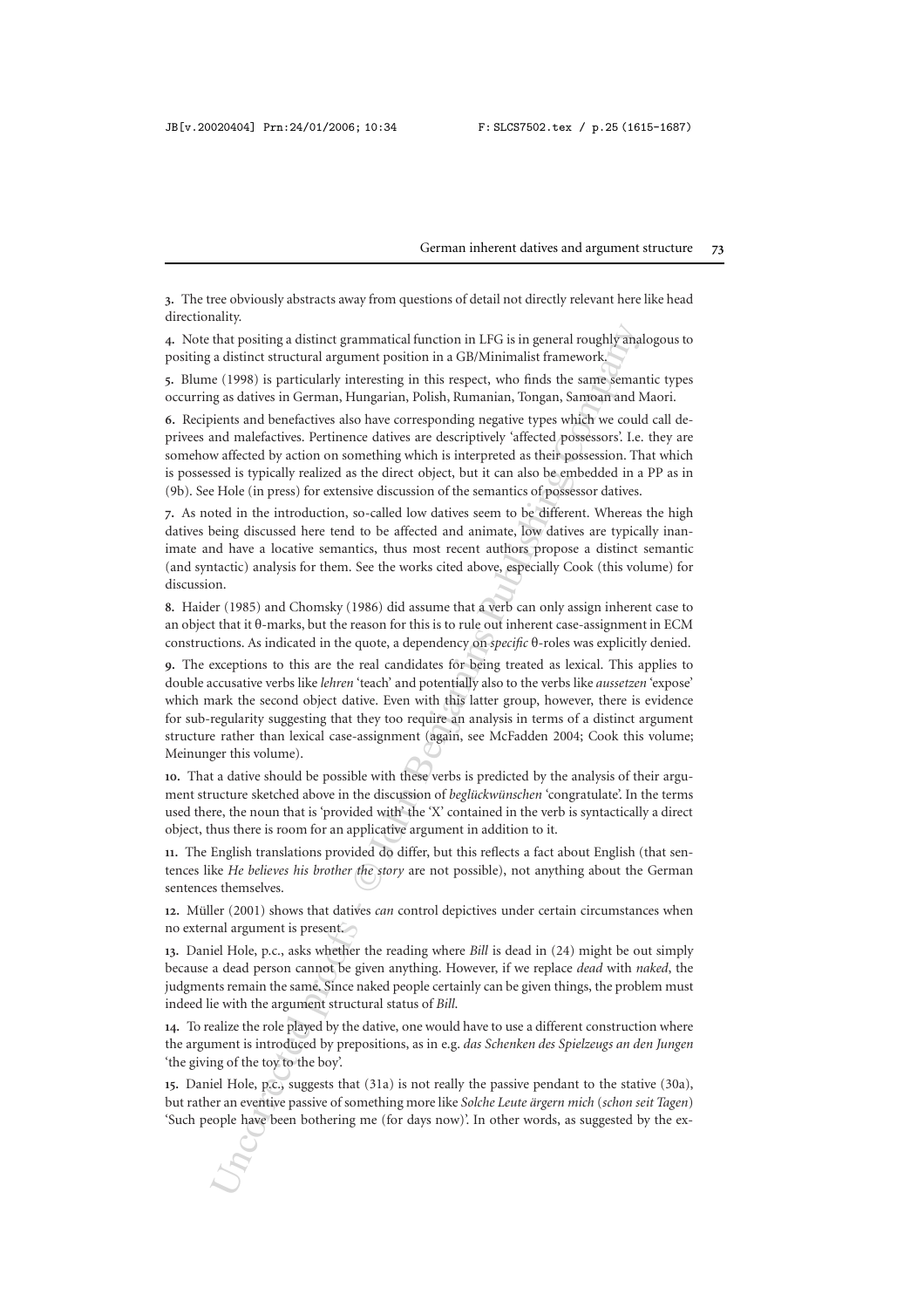planation offered in the text, passivization is only possible when *solche Leute* is an external argument, the agent of an event of bothering. It is not possible where *solche Leute* is understood as the theme of a state of annoyance.

eme of a state of annoyance.<br>
This to an anonyonos reviewes for reminding me of the relevance of this quote of some of the strative Condition, a DP cannot undergo movement at fact this based band and pape to the Activity **.** Thanks to an anonymous reviewer for reminding me of the relevance of this quote. In fact Chomsky does not quite argue for a complete separation of case assignment from movement. According to the Activity Condition, a DP cannot undergo movement after it has had its case feature specified. Among other things, this is meant to block subject raising out of finite clauses. Note that this still allows in principle for inherent case assignment to block movement to subject, as long as it occurs early enough.

**.** It may seem like these two possibilities are just notational variants of one another. However, while there is extensive overlap between abstract Case and the EPP, they do make a number of distinct empirical predictions, largely due to the fact that Case is a condition on DPs while the EPP is a condition on clauses or landing-sites. See McFadden (2004:Ch. 8) and the works cited there for ways to tell the two apart and one attempt to decide between them.

**.** For additional evidence for the subject status of oblique arguments of this type, see e.g. Andrews (1976); Zaenen, Maling, & Thráinsson (1985) and Sigurðsson (2003).

**.** In English, e.g., the non-finite clause embedded below true ECM verbs has the marker*to* and allows auxiliaries (*I believed John to have left*), whereas the clause below causative and perception verbs allows neither (\**I saw John to have left* vs. *I saw John leave*).

**.** unfortunately, the data are not entirely secure here. Not all speakers of German get a clear contrast between (45a) and (45b). See Barðdal (2002) for discussion.

**.** The inherent accusatives discussed in Section 2.4 presumably must be treated as real lexical exceptions. Dative would then be assigned to Spec-ApplP by default.

#### **References**

Abraham, W. (1995). *Deutsche Syntax im Sprachenvergleich*. Tübingen: Narr.

- Anagnostopoulou, E. (2002). Two classes of double object verbs: The role of zero morphology. In M. van Oostendorp & E. Anagnostopoulou (Eds.), *Progress in grammar: Articles at the 20th anniversary of the Comparison of Grammatical Models Group in Tilburg*. Published online. http://www.roquade.nl/meertens/progressingrammar/toc.html
- Andrews, A. (1976). The VP complement analysis in modern Icelandic. *Papers from the Sixth Annual Meeting of the North Eastern Linguistic Society, Recherches linguistiques à Montréal, 6*,  $1 - 21$ .
- Baker, M. (1997). Thematic roles and syntactic structure. In L. Haegeman (Ed.), *Elements of grammar* (pp. 73–137). Dordrecht: Kluwer.

Barðdal, J. (2001). *Case in Icelandic: A synchronic, diachronic and comparative approach*. Lund: Dept. of Scandinavian Languages, Lund University.

- Barðdal, J. (2002). "Oblique subjects" in Icelandic and German. *Working Papers in Scandinavian Syntax, 70*, 61–99.
- Barðdal, J. & T. Eythórsson (2003). The change that never happened: The story of oblique subjects. *Journal of Linguistics, 39*, 439–472.
- Barss, A. & H. Lasnik (1986). A note on anaphora and double objects. *Linguistic Inquiry, 17*, 347–354.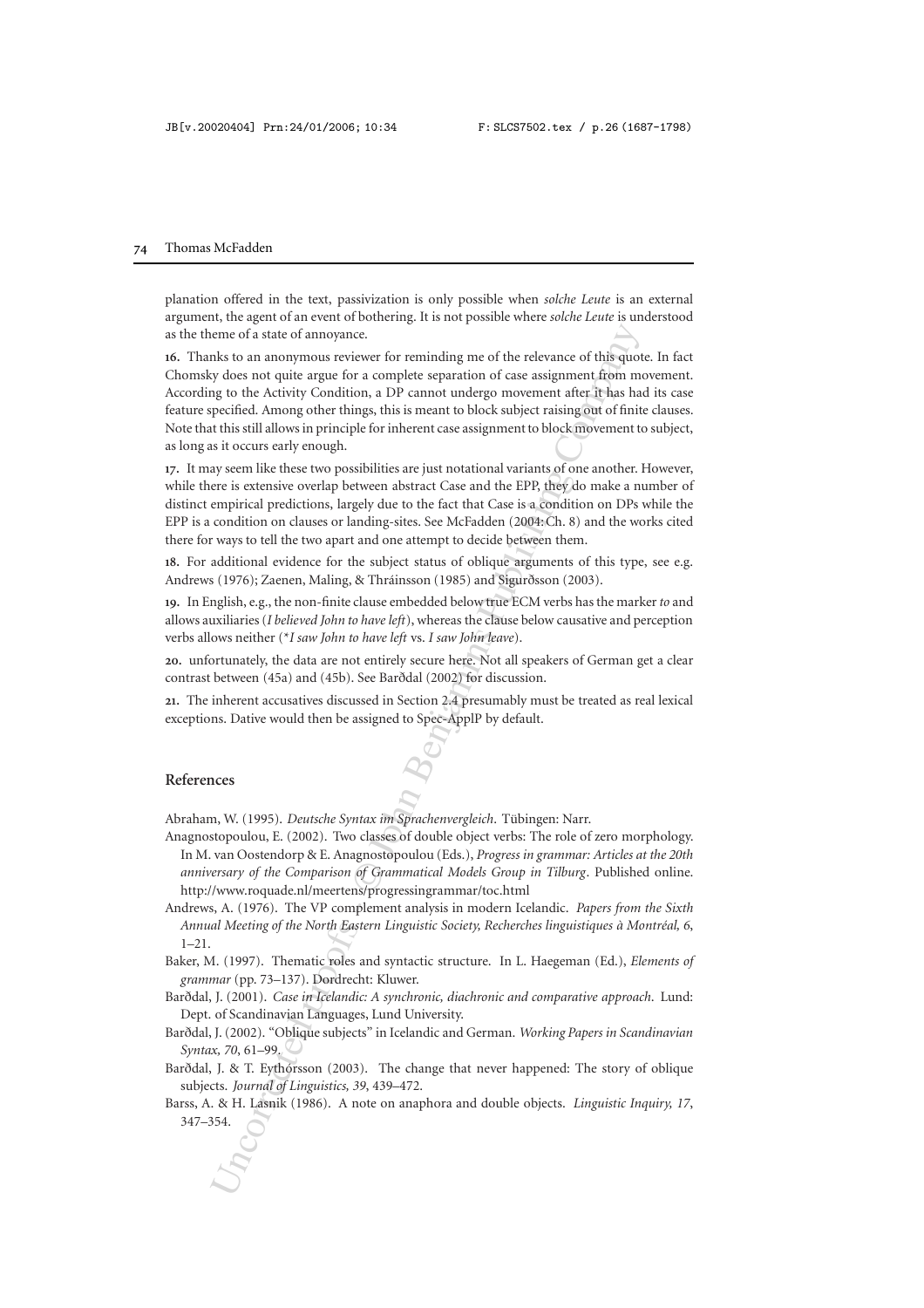- Bayer, J., M. Bader, & M. Meng (2001). Morphological underspecification meets oblique case: Syntactic and processing effects in German. *Lingua, 111*, 465–514.
- Belletti, A. (1988). The Case of unaccusatives. *Linguistic Inquiry, 19*, 1–34.
- Blume, K. (1998). A contrastive analysis of interaction verbs with dative complements. *Linguistics, 36*, 253–280.
- Boeckx, C. (2000). Quirky agreement. *Studia Linguistica, 54*, 354–380.
- Boeckx, C. & N. Hornstein (2003). Reply to "control is not movement". *Linguistic Inquiry, 34* , 269–280.
- Chomsky, N. (1986). *Barriers*. Cambridge, MA: The MIT Press.
- Chomsky, N. (1995). *The minimalist program*. Cambridge, MA: The MIT Press.
- Chomsky, N. (2001). Derivation by phase. In M. Kenstowicz (Ed.), *Ken Hale: A life in language* (pp. 1–52). Cambridge, MA: The MIT Press.
- Cuervo, M. (2003). Datives at large. Doctoral Dissertation, MIT.
- Culicover, P. & R. Jackendoff (2001). Control is not movement. *Linguistic Inquiry, 32*, 493–512.
- Ebert, R. P. (1975). Subject raising, the clause squish, and German *scheinen* . *CLS: Papers from the Regional Meeting, 11*, 177–187.
- A. (1988). The Case of unaccusatives. *Linguistic Inquiry*, 19, 1–34.<br>A. (1998). Ac ottastive analysis of interaction verbe with duiver complements.<br>  $C_n$  (1998). Ac ottastive analysis of interaction verbe with duiver com Embick, D. & R. Noyer (to appear). Distributed Morphology and the syntax/morphology interface. In G. Ramchand & C. Reiss (Eds.), *The Oxford handbook of linguistic interfaces*. Oxford: Oxford University Press.
- Fanselow, G. (2000). Optimal exceptions. In B. Stiebels & D. Wunderlich (Eds.), *Lexicon in focus* (pp. 173–209). Berlin: Akademie Verlag.
- Fanselow, G. (2002). Quirky subjects and other specifiers. In I. Kaufmann & B. Stiebels (Eds.), *More than words* (pp. 227–250). Berlin: Akademie Verlag.
- Freidin, R. & R. Sprouse (1991). Lexical case phenomena. In R. Freidin (Ed.), *Principles and parameters in comparative grammar* (pp. 392–416). Cambridge, MA: The MIT Press.
- Haider, H. (1985). The case of German. In J. Toman (Ed.), *Studies in German grammar* (pp. 65–101). Dordrecht: Foris.
- Haider, H. (1993). *Deutsche Syntax generativ*. Tübingen: Narr.
- Haider, H. (1997a). Precedence among predicates. *The Journal of Comparative Germanic Linguistics, 1*, 3–41.
- Haider, H. (1997b). Projective economy. In W. Abraham (Ed.), *German: Syntactic problems – problematic syntax* (pp. 83–103). Tübingen: Niemeyer.
- Haider, H. (2000a). The license to license: Licensing of structural Case plus economy yields Burzio's Generalization. In E. Reuland (Ed.), *Arguments and case: Explaining Burzio's Generalization* (pp. 31–56). Philadelphia: John Benjamins.
- Haider, H. (2000b). OV is more basic than VO. In P. Svenonius (Ed.), *The derivation of VO and OV* (pp. 45–67). Philadelphia: John Benjamins.
- Halle, M. & A. Marantz (1993). Distributed morphology and the pieces of inflection. In K. Hale & S. Keyser (Eds.), *The view from building 20: Essays in linguistics in honor of Sylvain Bromberger* (pp. 111–176). Cambridge, MA: The MIT Press.
- Harley, H. (1995a). Abstracting away from abstract case. In J. Beckman (Ed.), *Proceedings of NELS 25*, Part I (pp. 207–221). Amherst, MA: GLSA.
- Harley, H. (1995b). Subjects, events and licensing. Doctoral Dissertation, MIT.
- Hole, D. (in press). Reconciling "possessor" datives and "beneficiary datives" towards a unified voice account of dative binding in German. In C. Maienborn & C. Wöllstein (Eds.), *Event arguments: Foundations and applications*. Tübingen: Niemeyer.
- Hornstein, N. (1999). Movement and control. *Linguistic Inquiry, 30*, 69–96.
- Landau, I. (1999). Elements of control. Doctoral Dissertation, MIT, Cambridge, MA.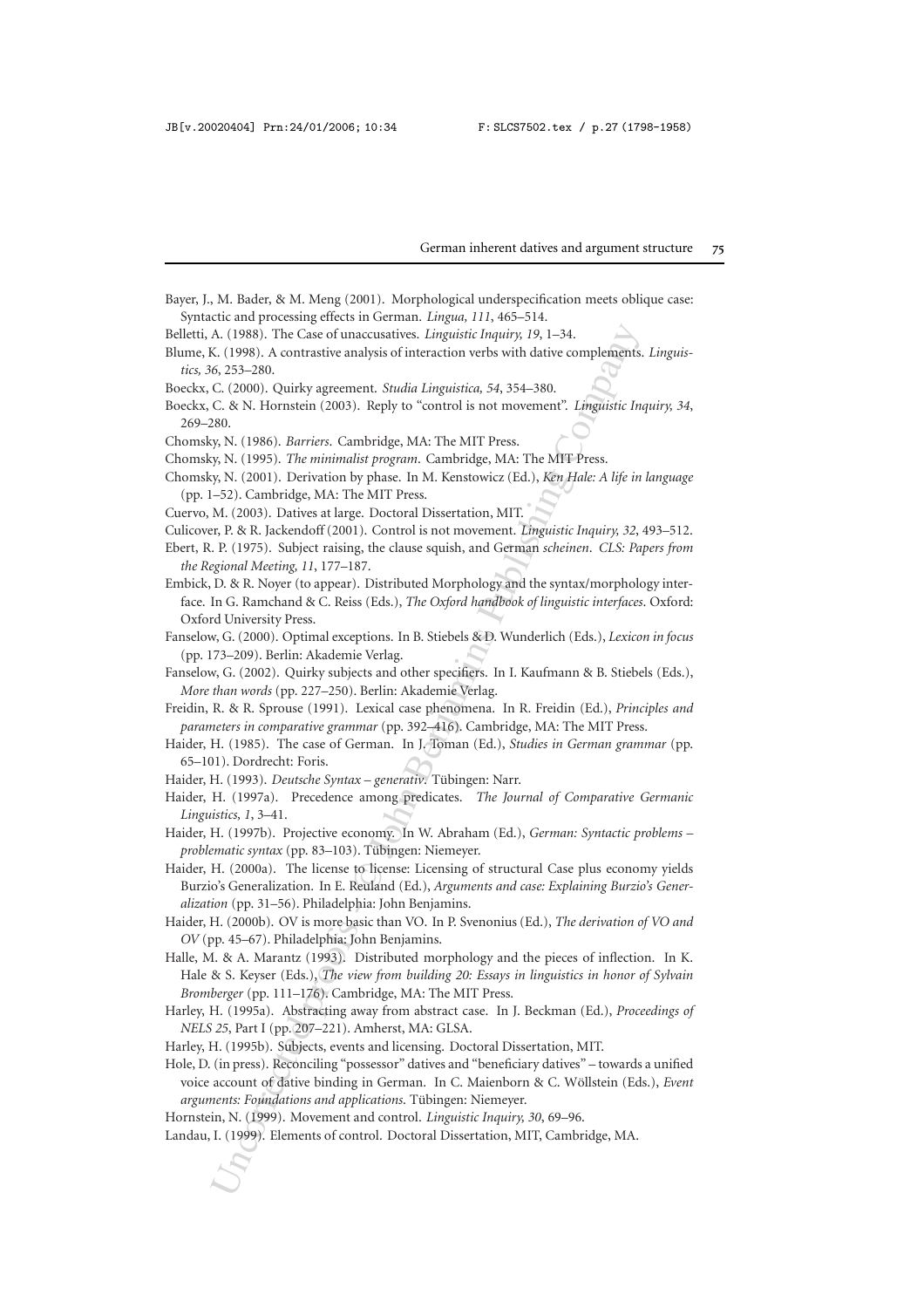Landau, I. (2003). Movement out of control. *Linguistic Inquiry, 34*(3), 471–498.

Larson, R. (1988). On the double object construction. *Linguistic Inquiry, 19*, 335–391.

Lenerz, J. (1977). *Zur Abfolge nominaler Satzglieder im Deutschen*. Tübingen: Narr.

Maling, J. (2001). Dative: The heterogeneity of the mapping among morphological case, grammatical functions, and thematic roles. *Lingua, 111*, 419–464.

Manzini, M. R. & A. Roussou (2000). A minimalist theory of A-movement and control. *Lingua, 110*, 409–447.

1. (1977). *Laty Abyloge sominalist sharefolder in Deutscher, Tabinen: Nationalist Statisticker Rosenber, Company and the matric matrix and the matric matrix*  $\sim 1.40$  *MeV. Re. A. Roussou (2000). A minimalist theory of A* Marantz, A. (1991). Case and licensing. In G. Westphal, B. Ao, & H. Chae (Eds.), *ESCOL '91: Proceedings of the Eighth Eastern State Conference on Linguistics* (pp. 234–253). Ithaca, NY: CLC Publications.

Marantz, A. (1993). Implications of asymmetries in double object constructions. In S. Mchombo (Ed.), *Theoretical aspects of Bantu grammar* (pp. 113–150). Stanford, CA: CSLI.

Martin, R. (1996). A minimalist theory of PRO and control. Doctoral Dissertation, MIT, Cambridge, MA.

Martin, R. (2001). Null case and the distribution of PRO. *Linguistic Inquiry, 32*, 141–166.

McFadden, T. (2004). The position of morphological case in the derivation: A study on the syntax-morphology interface. PhD dissertation, University of Pennsylvania, Philadelphia. http://ifla.uni-stuttgart.de/\_tom/diss.html

Meinunger, A. (2000). *Syntactic aspects of topic and comment*. Amsterdam: John Benjamins.

- Molnárfi, L. (1998). Kasusstrukturalität und struktureller Kasus zur Lage des Dativs im heutigen Deutsch. *Linguistische Berichte, 176*, 535–580.
- Müller, S. (2001). An HPSG analysis of German depictive secondary predicates. *Electronic Notes in Theoretical Computer Science, 53* .
- Pylkkänen, L. (2002). Introducing arguments. PhD dissertation, MIT, Cambridge, MA.
- Schäfer, F. (2005). The dative causer construction in German. Ms. Universität Stuttgart.

Schütze, C. (1997). Infl in child and adult language: Agreement, case and licensing. PhD dissertation, MIT, Cambridge, MA.

Sigurðsson, H. Á. (1989). Verbal syntax and case in icelandic. PhD dissertation, Lund University.

Sigurðsson, H. Á. (1992). The case of quirky subjects. *Working Papers in Scandanavian Syntax, 49*, 1–26.

Sigurðsson, H. Á. (2003). Case: Abstract vs. morphological. In E. Brandner & H. Zinsmeister (Eds.), *New perspectives on case theory* (pp. 223–267). Stanford, CA: CSLI.

Sigurðsson, H. Á. (2004a). Agree and agreement: Evidence from Germanic. In W. Abraham (Ed.), *Focus on Germanic typology* [Studia Typologica 6] (pp. 59–99). Berlin: Akademie Verlag.

Sigurðsson, H. Á. (2004b). Icelandic non-nominative subjects: Facts and implications. In P. Bhaskararao & K. V. Subbarao (Eds.), *Non-nominative subjects*, Vol. 2 (pp. 137–159). Philadelphia: John Benjamins.

- Stepanov, A. (2003). On the "quirky" difference Icelandic vs. German: A note of doubt. *Working Papers in Scandinavian Syntax, 73*, 1–32.
- Svenonius, P. (2002). Icelandic case and the structure of events. *Journal of Comparative Germanic Linguistics, 5*, 197–225.

Wegener, H. (1991). Der Dativ – ein struktureller Kasus? In G. Fanselow & S. Felix (Eds.), *Strukturen und Merkmale syntaktischer Kategorien* (pp. 70–103). Tübingen: Narr.

Williams, E. (1980). Predication. *Linguistic Inquiry, 11*, 203–238.

Wunderlich, D. (1996). Dem Freund die Hand auf die Schulter legen. In G. Harras & M. Bierwisch (Eds.), *Wenn die Semantik arbeitet: Klaus Baumgärtner zum 65. Geburtstag* (pp. 331–360). Tübingen: Niemeyer.